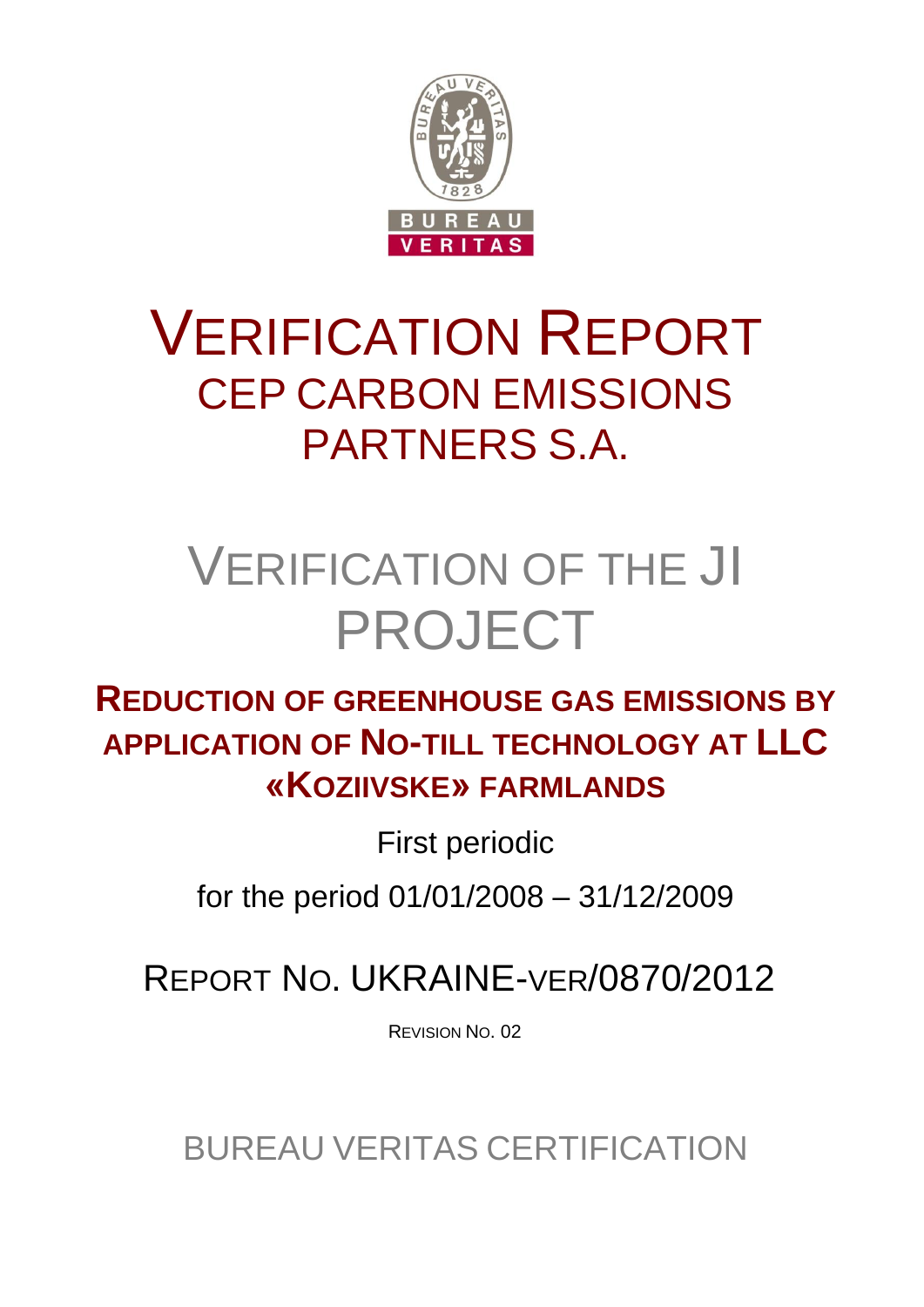#### **BUREAU VERITAS CERTIFICATION**

## Report No: UKRAINE-ver/0870/2012



| Date of first issue:<br>27/12/2012                                                                                                                                          |                       | Organizational unit:   |                | <b>Bureau Veritas Certification</b>                                                                              |                                                                                                                                                                                                                                                                                                                                                                                                                                                                                                                                                                                                                                                                                           |
|-----------------------------------------------------------------------------------------------------------------------------------------------------------------------------|-----------------------|------------------------|----------------|------------------------------------------------------------------------------------------------------------------|-------------------------------------------------------------------------------------------------------------------------------------------------------------------------------------------------------------------------------------------------------------------------------------------------------------------------------------------------------------------------------------------------------------------------------------------------------------------------------------------------------------------------------------------------------------------------------------------------------------------------------------------------------------------------------------------|
|                                                                                                                                                                             |                       | <b>Holding SAS</b>     |                |                                                                                                                  |                                                                                                                                                                                                                                                                                                                                                                                                                                                                                                                                                                                                                                                                                           |
| Client:                                                                                                                                                                     |                       | Client ref.:           |                |                                                                                                                  |                                                                                                                                                                                                                                                                                                                                                                                                                                                                                                                                                                                                                                                                                           |
| <b>CEP CARBON EMISSIONS</b><br>PARTNERS S.A.                                                                                                                                |                       | <b>Fabian Knodel</b>   |                |                                                                                                                  |                                                                                                                                                                                                                                                                                                                                                                                                                                                                                                                                                                                                                                                                                           |
| Summary:<br>subsequent decisions by the JI Supervisory Committee, as well as the host country criteria.                                                                     |                       |                        |                |                                                                                                                  | Bureau Veritas Certification has made the first periodic verification for the period from January 1, 2008 to<br>December 31, 2009 of the "Reduction of greenhouse gas emissions by application of No-till technology at LLC<br>"Koziivske" farmlands" project of CEP CARBON EMISSIONS PARTNERS S.A., located in Krasnokutskyi<br>district of Kharkiv region, Ukraine, and applying JI specific approach, on the basis of UNFCCC criteria for the<br>JI, as well as criteria given to provide for consistent project operations, monitoring and reporting. UNFCCC<br>criteria (but for the crediting period) refer to Article 6 of the Kyoto Protocol, the JI rules and modalities and the |
| Verification Report & Opinion, was conducted using Bureau Veritas Certification internal procedures.                                                                        |                       |                        |                |                                                                                                                  | The verification scope is defined as a periodic independent review and ex post determination by the Accredited<br>Entity of the monitored reductions in GHG emissions during defined verification period, and consisted of the<br>following three phases: i) desk review of the monitoring report against project design and the baseline and<br>monitoring plan; ii) follow-up interviews with project stakeholders; iii) resolution of outstanding issues and the<br>issuance of the final verification report and opinion. The overall verification, from Contract Review to                                                                                                           |
| Actions Requests (CR, CAR and FAR), presented in Appendix A.                                                                                                                |                       |                        |                |                                                                                                                  | The first output of the verification process is a list of Clarification, Corrective Actions Requests, Forward                                                                                                                                                                                                                                                                                                                                                                                                                                                                                                                                                                             |
| issued totalize 1 377 885 tonnes of CO <sub>2</sub> equivalent for the monitoring period from 01/01/2008 to 31/12/2009.                                                     |                       |                        |                |                                                                                                                  | In summary, Bureau Veritas Certification confirms that the project is implemented as planned and described in<br>approved project design documents. Installed equipment that is essential for generating emission reduction<br>runs reliably and is calibrated appropriately. The monitoring system is in place and the project is generating<br>GHG emission reductions. The GHG emission reduction is calculated without material errors and the ERUs                                                                                                                                                                                                                                   |
| related to the approved project baseline and monitoring plan, and its associated documents.                                                                                 |                       |                        |                |                                                                                                                  | Our opinion relates to the project's GHG emissions and resulting GHG emission reductions reported and                                                                                                                                                                                                                                                                                                                                                                                                                                                                                                                                                                                     |
| Report No.:                                                                                                                                                                 | Subject Group:        |                        |                |                                                                                                                  |                                                                                                                                                                                                                                                                                                                                                                                                                                                                                                                                                                                                                                                                                           |
| UKRAINE-ver/0870/2012                                                                                                                                                       | JI                    |                        |                |                                                                                                                  |                                                                                                                                                                                                                                                                                                                                                                                                                                                                                                                                                                                                                                                                                           |
| Project title:<br>Reduction of greenhouse gas emissions by<br>application of No-till technology at LLC<br>"Koziivske" farmlands                                             |                       |                        |                |                                                                                                                  |                                                                                                                                                                                                                                                                                                                                                                                                                                                                                                                                                                                                                                                                                           |
| Work carried out by:<br>Viacheslav Yeriomin - Team Leader, Climate<br>Change Lead Verifier<br>Olena Manziuk - Team Member, Climate Change<br>Verifier                       |                       |                        |                |                                                                                                                  |                                                                                                                                                                                                                                                                                                                                                                                                                                                                                                                                                                                                                                                                                           |
| Work reviewed by:<br>Ivan Sokolov - Internal Technical Reviewer<br>Kateryna Zinevych - Technical Specialist<br>Work approved by:<br>Ivan Sokolov - Operational Manageraldig | <b>Bureau Veritas</b> |                        | $\times$<br>on | No distribution without permission from the<br>Client or responsible organizational unit<br>Limited distribution |                                                                                                                                                                                                                                                                                                                                                                                                                                                                                                                                                                                                                                                                                           |
| Date of this revision:<br>05/02/2014<br>03                                                                                                                                  | Rev. No.:             | Number of pages.<br>25 |                | Unrestricted distribution                                                                                        |                                                                                                                                                                                                                                                                                                                                                                                                                                                                                                                                                                                                                                                                                           |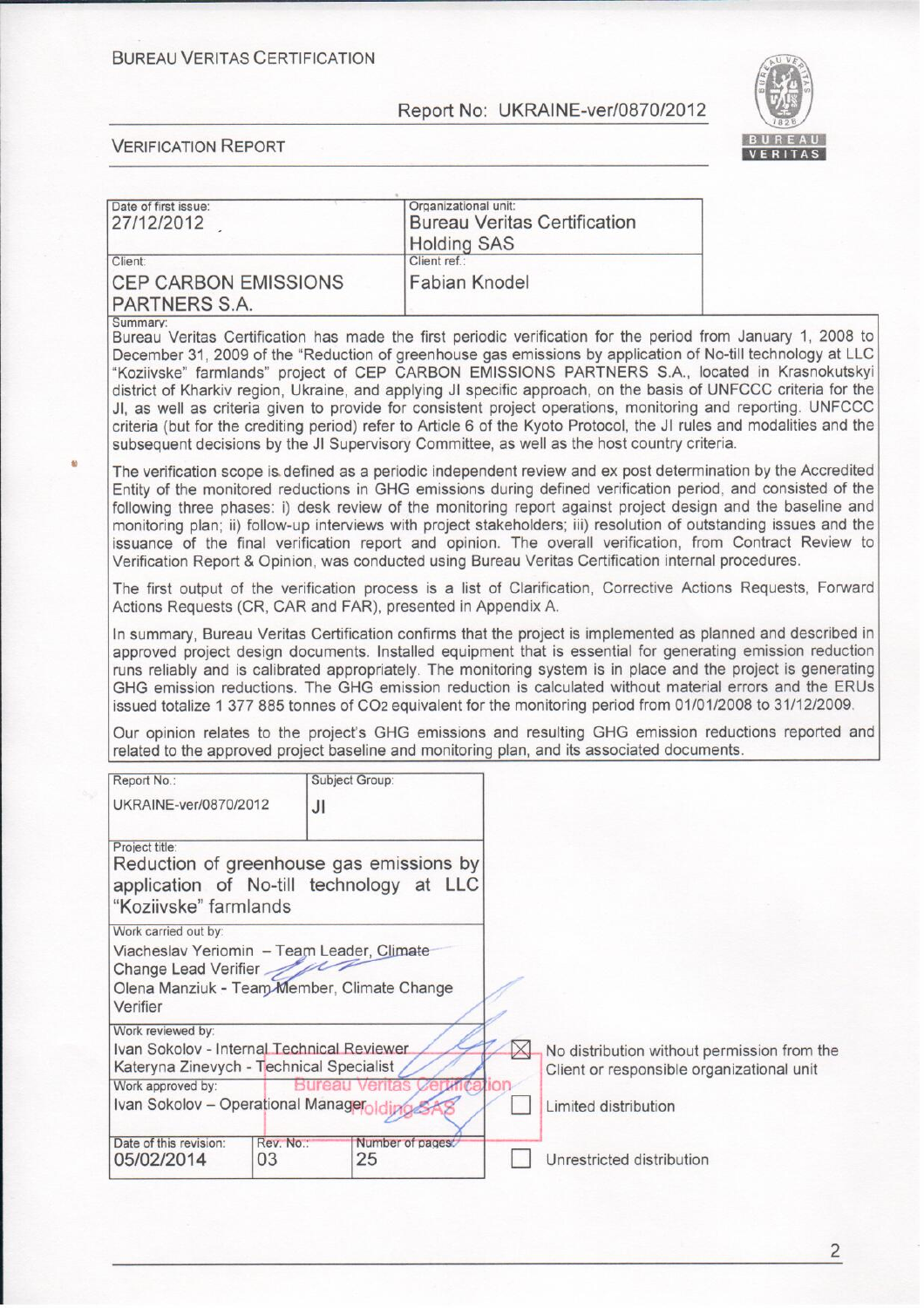

VERIFICATION REPORT

## *Table of Contents Page*

| $\mathbf{1}$<br>1.1 | Objective                                                                    | $\overline{4}$ |
|---------------------|------------------------------------------------------------------------------|----------------|
| 1.2                 | Scope                                                                        | $\overline{4}$ |
| 1.3                 | Verification team                                                            | $\overline{4}$ |
| $\overline{2}$      |                                                                              |                |
| 2.1                 | Review of documents                                                          | 5              |
| 2.2                 | Follow-up Interviews                                                         | 5              |
| 2.3                 | Resolution of Clarification, Corrective and Forward Action<br>Requests       | 6              |
| 3                   |                                                                              |                |
| 3.1                 | Remaining issues and FARs from previous verifications                        | $\overline{7}$ |
| 3.2                 | Project approval by Parties involved (90-91)                                 | $\overline{7}$ |
| 3.3                 | Project implementation (92-93)                                               | $\overline{7}$ |
| 3.4                 | Compliance of the monitoring plan with the monitoring<br>methodology (94-98) | 9              |
| 3.5                 | Revision of monitoring plan (99-100)                                         | 9              |
| 3.6                 | Data management (101)                                                        | 10             |
| 3.7                 | Verification regarding programmes of activities (102-110)                    | 11             |
| $\overline{4}$      |                                                                              |                |
| 5                   |                                                                              |                |
|                     | APPENDIX A: COMPANY PROJECT VERIFICATION PROTOCOL  16                        |                |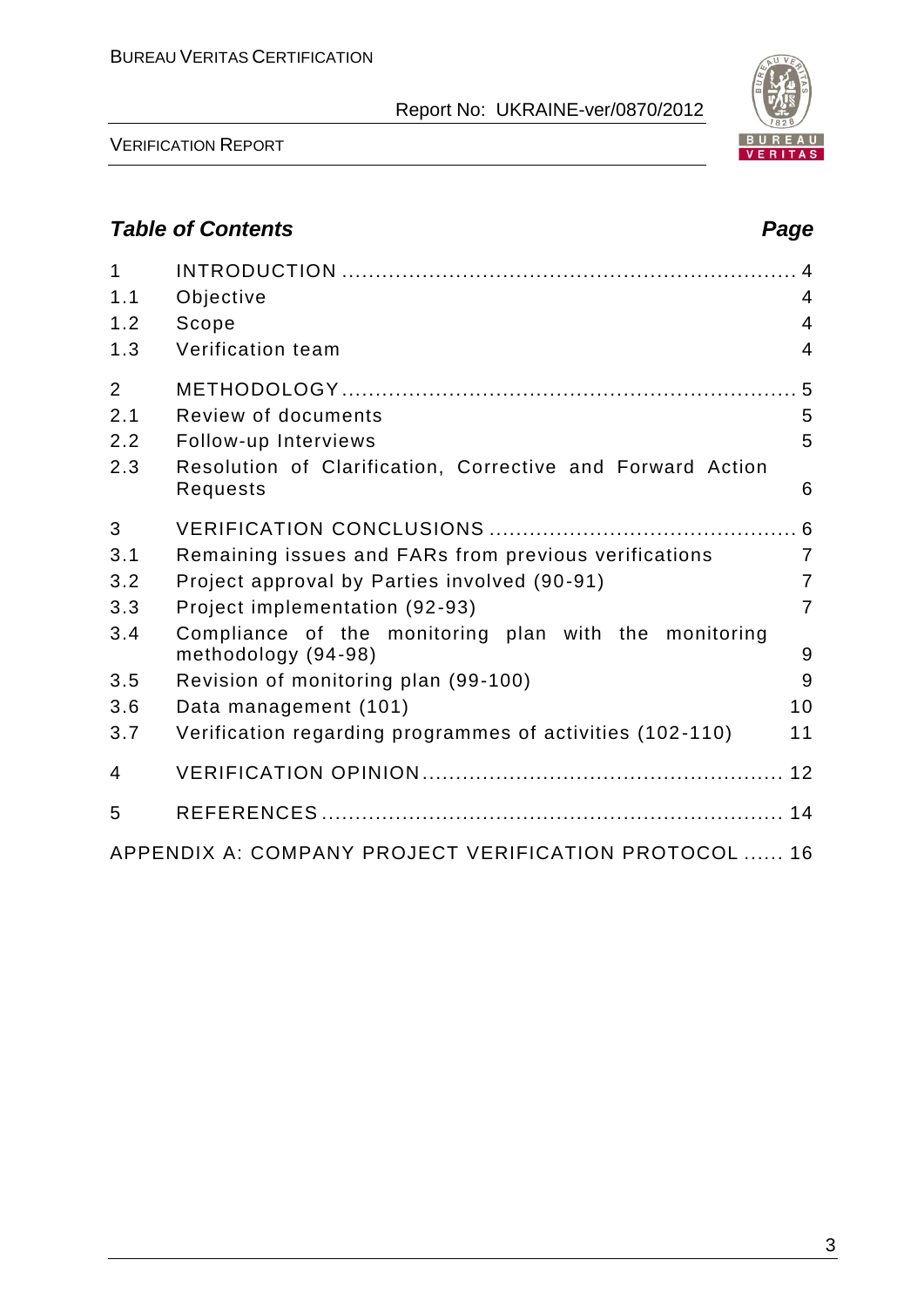

VERIFICATION REPORT

## **1 INTRODUCTION**

CEP CARBON EMISSIONS PARTNERS S.A. has commissioned Bureau Veritas Certification to verify the emissions reductions of its JI project "Reduction of greenhouse gas emissions by application of No-till technology at LLC "Koziivske" farmlands" (hereafter called "the project") located in Krasnokutskyi district of Kharkiv region, Ukraine.

This report summarizes the findings of the verification of the project, performed on the basis of UNFCCC criteria, as well as criteria given to provide for consistent project operations, monitoring and reporting.

The verification covers the period from January 1, 2008 to December 31, 2009.

#### **1.1 Objective**

Verification is the periodic independent review and ex post determination by the Accredited Independent Entity of the monitored reductions in GHG emissions during defined verification period.

The objective of verification can be divided in Initial Verification and Periodic Verification.

UNFCCC criteria refer to Article 6 of the Kyoto Protocol, the JI rules and modalities and the subsequent decisions by the JI Supervisory Committee, as well as the host country criteria.

## **1.2 Scope**

The verification scope is defined as an independent and objective review of the project design document, the project's baseline study, and monitoring plan, and monitoring report and other relevant documents. The information in these documents is reviewed against Kyoto Protocol requirements, UNFCCC rules and associated interpretations.

The verification is not meant to provide any consulting towards the Client. However, stated requests for clarifications, corrective and/or forward actions may provide input for improvement of the project monitoring towards reductions in the GHG emissions.

## **1.3 Verification Team**

The verification team consists of the following personnel:

Oleg Skoblyk

Bureau Veritas Certification, Team Leader, Climate Change Lead Verifier

Volodymyr Kulish Bureau Veritas Certification, Team Member, Climate Change Verifier

This verification report was reviewed by: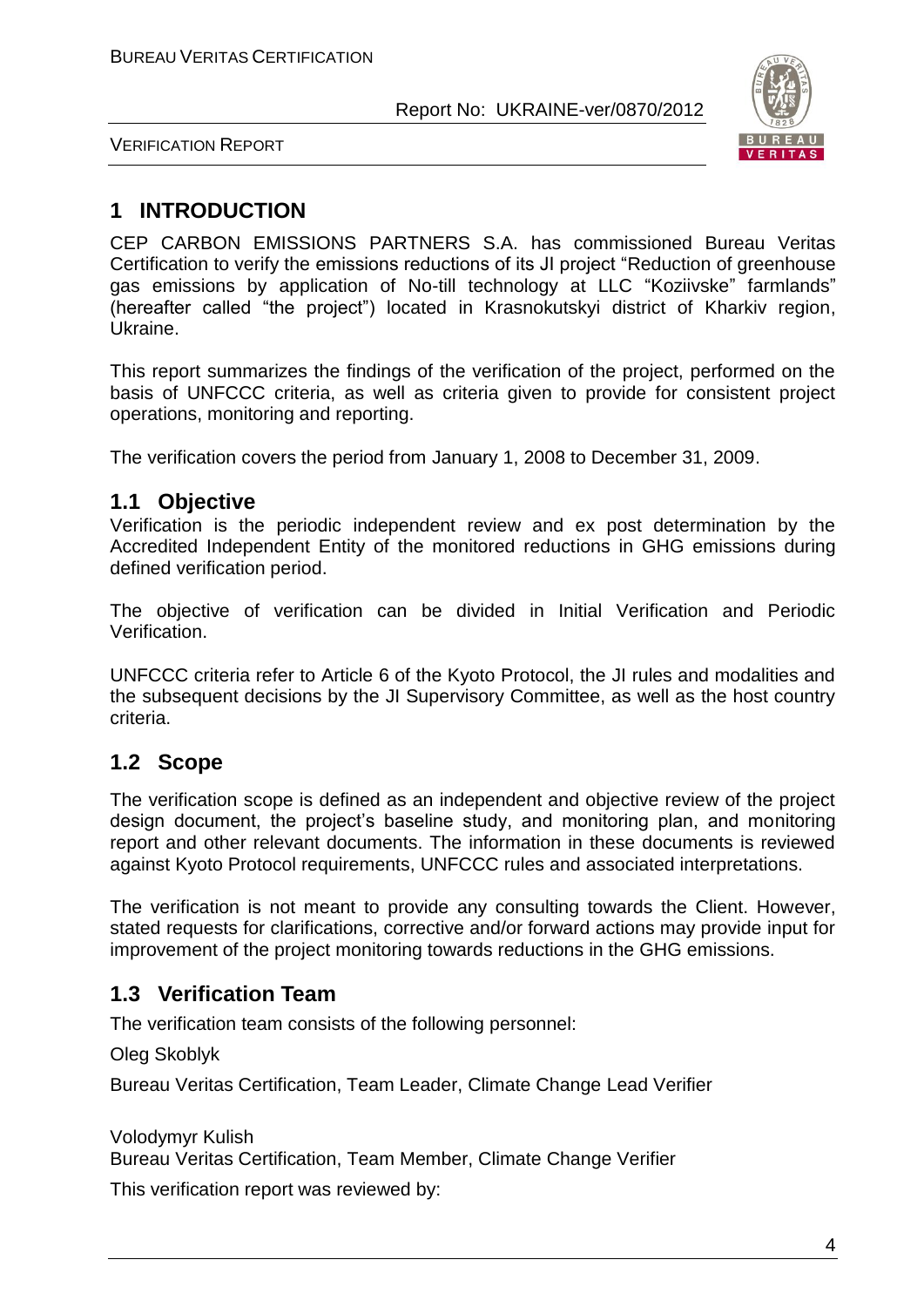

VERIFICATION REPORT

Ivan Sokolov

Bureau Veritas Certification, Internal Technical Reviewer

## **2 METHODOLOGY**

The overall verification, from Contract Review to Verification Report & Opinion, was conducted using Bureau Veritas Certification internal procedures.

In order to ensure transparency, a verification protocol was customized for the project, according to the version 01 of the Joint Implementation Determination and Verification Manual, issued by the Joint Implementation Supervisory Committee at its 19 meeting on 04/12/2009. The protocol shows, in a transparent manner, criteria (requirements), means of verification and the results from verifying the identified criteria. The verification protocol serves the following purposes:

- It organizes, details and clarifies the requirements a JI project is expected to meet;
- It ensures a transparent verification process where the verifier will document how a particular requirement has been verified and the result of the verification.

The completed verification protocol is enclosed in Appendix A to this report.

#### **2.1 Review of Documents**

The Monitoring Report (MR) submitted by CEP CARBON EMISSIONS PARTNERS S.A. and additional background documents related to the project design and baseline, i.e. country Law, Project Design Document (PDD), Approved CDM methodology, Determination Report of the project issued by Bureau Veritas Certification Holding SAS No. UKRAINE-det/0611/2012 as of 25/10/2012, Guidance on criteria for baseline setting and monitoring, Host party criteria, the Kyoto Protocol, Clarifications on Verification Requirements to be Checked by an Accredited Independent Entity were reviewed.

The verification findings presented in this report relate to the Monitoring Report for the period from 01/01/2008 to 31/12/2009 version 01 of December 18, 2012, version 02 of January 12, 2014 and version 03 of February 04, 2014 and the project as described in the determined PDD.

#### **2.2 Follow-up Interviews**

On 19/06/2013 Bureau Veritas Certification verification team conducted a visit to the project site (LLC «Koziivske») and performed (on-site) interviews with project stakeholders to confirm selected information and to resolve issues identified in the document review. Representatives of CEP CARBON EMISSIONS PARTNERS S.A. and LLC «Koziivske» were interviewed (see References). The main topics of the interviews are summarized in Table 1.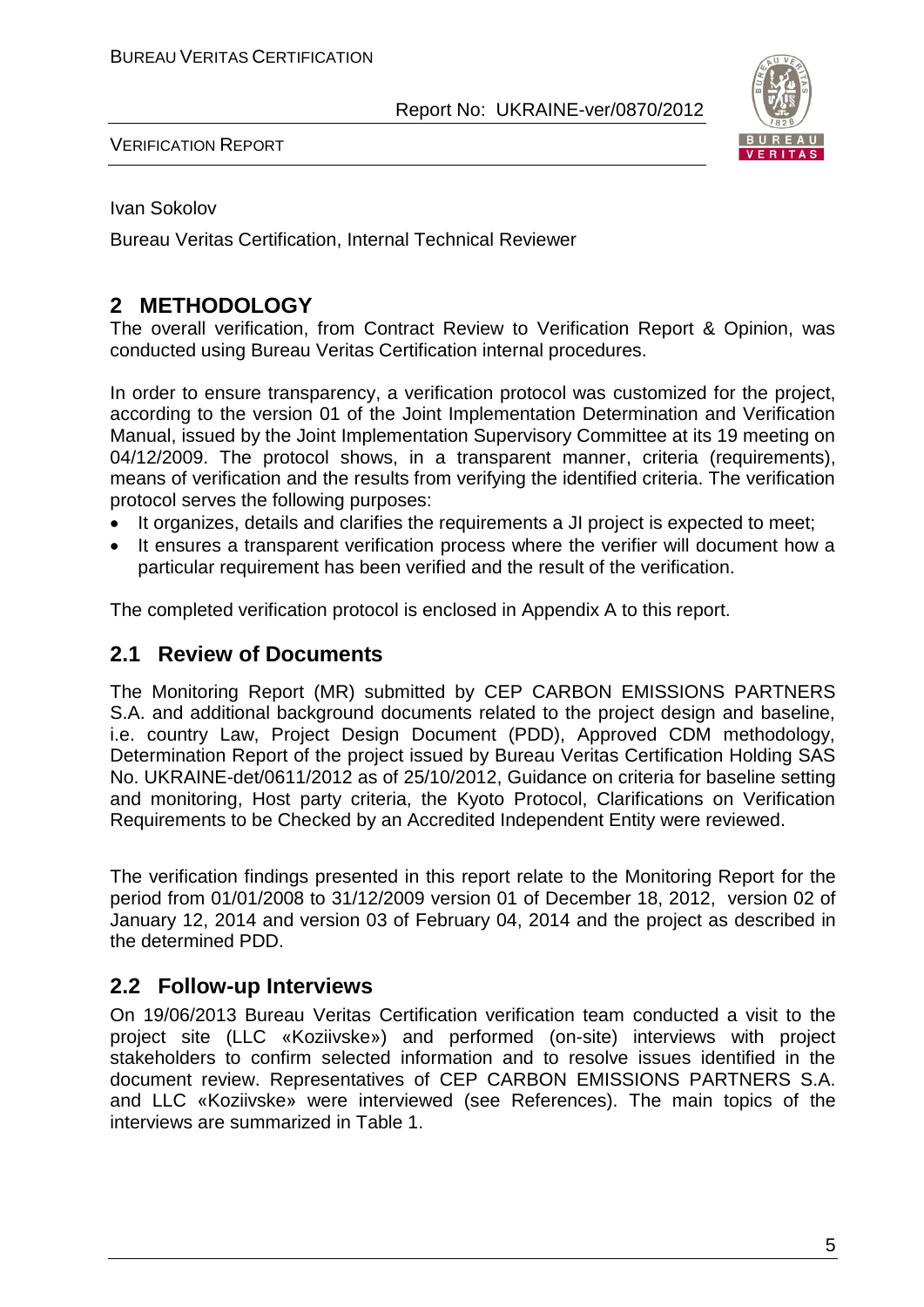

VERIFICATION REPORT

#### **Table 1 Interview topics**

| Interviewed organization            | <b>Interview topics</b>                        |
|-------------------------------------|------------------------------------------------|
| LLC «Koziivske»                     | Organizational structure<br>⋗                  |
|                                     | Responsibilities and authorities<br>⋗          |
|                                     | Personnel training<br>⋗                        |
|                                     | Quality control procedures and technology<br>⋗ |
|                                     | Equipment use (records)<br>⋗                   |
|                                     | Metering equipment control<br>⋗                |
|                                     | Metering record keeping system, database<br>⋗  |
| Consultant:                         | Baseline methodology<br>⋗                      |
| <b>CEP</b><br><b>CARBON</b>         | Monitoring plan<br>⋗                           |
| <b>EMISSIONS</b><br><b>PARTNERS</b> | Monitoring report<br>⋗                         |
| S.A.                                | Deviations from the PDD<br>⋗                   |
|                                     |                                                |

#### **2.3 Resolution of Clarification, Corrective and Forward Action Requests**

The objective of this phase of the verification is to raise the requests for corrective actions and clarification and any other outstanding issues that needed to be clarified for Bureau Veritas Certification positive conclusion on the GHG emission reduction calculation.

If the Verification Team, in assessing the monitoring report and supporting documents, identifies issues that need to be corrected, clarified or improved with regard to the monitoring requirements, it should raise these issues and inform the project participants of these issues in the form of:

(a) Corrective action request (CAR), requesting the project participants to correct a mistake that is not in accordance with the monitoring plan;

(b) Clarification request (CL), requesting the project participants to provide additional information for the Verification Team to assess compliance with the monitoring plan (c) Forward action request (FAR), informing the project participants of an issue, relating to the monitoring that needs to be reviewed during the next verification period.

The Verification Team will make an objective assessment as to whether the actions taken by the project participants, if any, satisfactorily resolve the issues raised, if any, and should conclude its findings of the verification.

To guarantee the transparency of the verification process, the concerns raised are documented in more detail in the verification protocol in Appendix A.

## **3 VERIFICATION CONCLUSIONS**

In the following sections, the conclusions of the verification are stated.

The findings from the desk review of the original monitoring documents and the findings from interviews during the follow up visit are described in the Verification Protocol in Appendix A.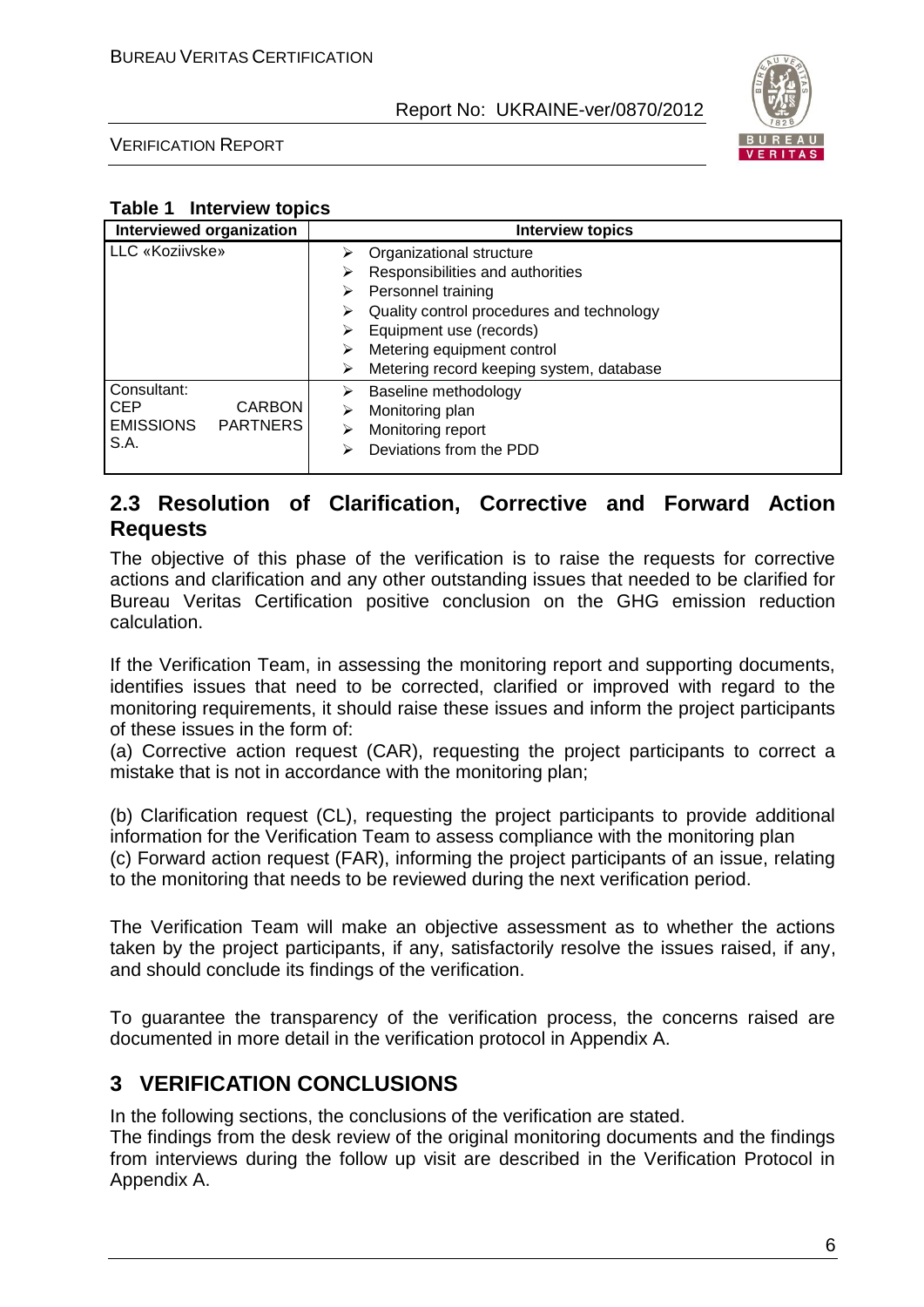

VERIFICATION REPORT

The Clarification, Corrective and Forward Action Requests are stated, where applicable, in the following sections and are further documented in the Verification Protocol in Appendix A. The verification of the Project resulted in 7 Corrective Action Requests and 2 Clarification Requests.

The number between brackets at the end of each section corresponds to the DVM paragraph.

#### **3.1 Remaining issues and FARs from previous verifications**

CAR 13 (lack of written approval from the Host party) that was raised at the determination stage was closed based on the provision of the Letter of Approval to Bureau Veritas Certification SAS.

#### **3.2 Project approval by Parties involved (90-91)**

The project was approved by the host Party (Ukraine) - the Letter of Approval No. 3712/23/7 dated 03/12/2012 issued by State Environmental Investment Agency of Ukraine. The project was also approved by the party – participant (Estonia) - Letter of Approval No. 12-1/10256-2dated 18/12/2012 issued by the Ministry of Environmental Protection of Estonia.

The abovementioned written approvals are unconditional.

The identified areas of concern as to the project approval by Parties involved, project participants responses and Bureau Veritas Certification's conclusions are described in Appendix A to this report (refer to CAR 01, CAR 02).

## **3.3 Project implementation (92-93)**

The purpose of the Joint Implementation (JI) Project is to reduce anthropogenic greenhouse gas (GHG) emissions resulting from agricultural activities by changing the agricultural land management system, namely replacement of traditional soil tillage in agriculture with No-till technology.

In 2006, the Farm started to grow crops applying No-till technology (also referred to as "direct sowing technology"). This technology differs from the traditional technology because it provides for fewer technological procedures, which prevents the topsoil from a major disturbance, and it also differs with the way to utilize plant residues. The number of technological procedures of plant growing and harvesting is almost the same in the two technologies. The main difference is that the traditional technology provides for the processes of fertilizer application, land ploughing, cultivation, furrowing and seeding (multiple passage of the machinery in the field) direct sowing provides for simultaneous fertilizer application and sowing (single passage of the machinery).

In the absence of the Joint Implementation (JI) project LLC «Koziivske» would have used the traditional system of soil cultivation. This system involves tillage that provides for turning over of topsoil to create homogeneous and mellow seedbed. The basic operation causing  $CO<sub>2</sub>$  emissions is ploughing during which crop residues are buried in the soil and weeds are removed.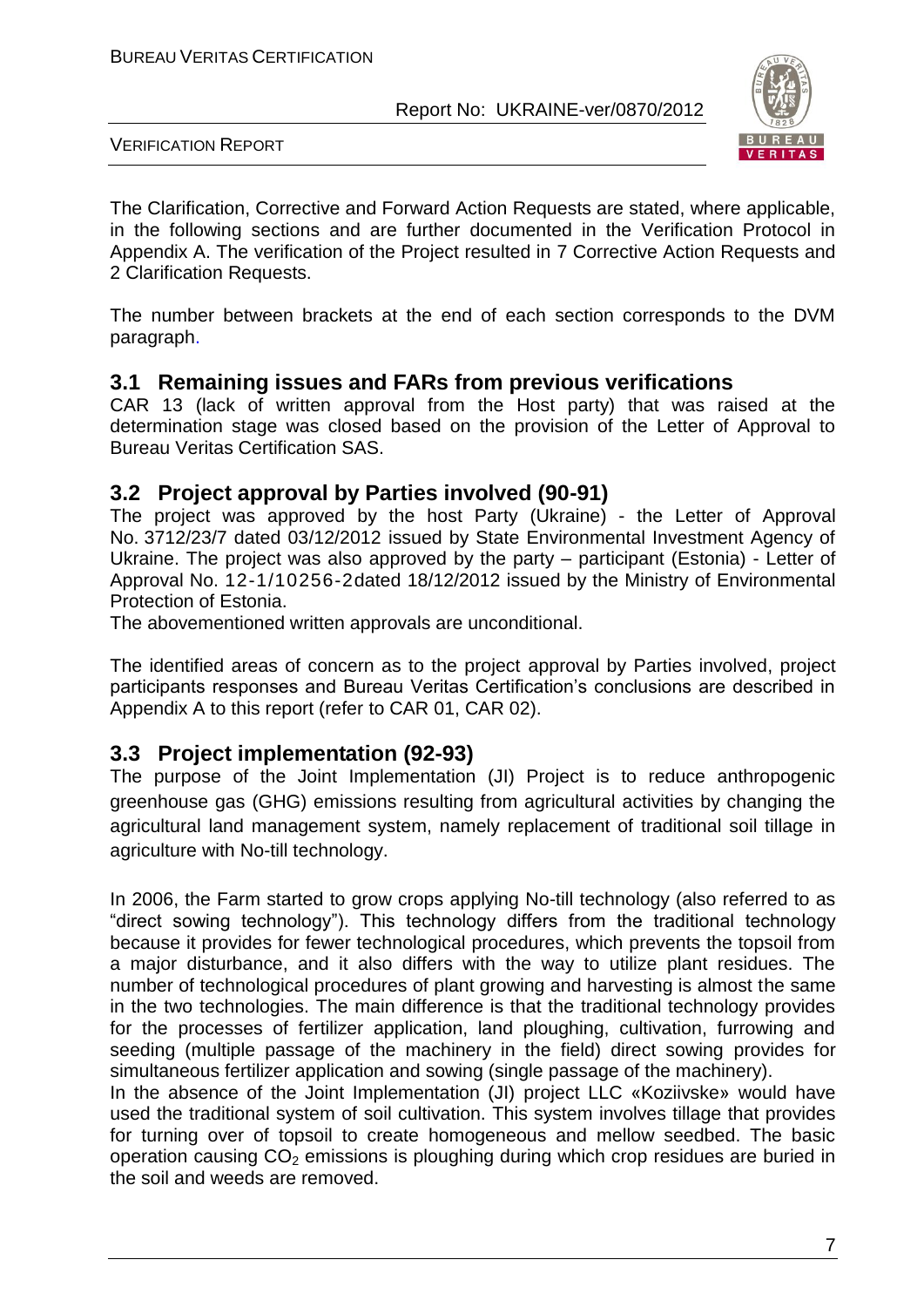



The project provides for greenhouse gas (GHG) emission reductions due to:

 $\triangleright$  reduction of carbon dioxide emissions from farmland achieved by reducing (almost zero) topsoil disturbance by tillage in the course of technological procedures of soil cultivation for crop growing.

The project implies the change in crops growing technology. This includes the following measures:

- change of soil cultivation and sowing technology;
- change of plant residue management;
- equipping the machine-tractor fleet with high-efficiency machinery to meet the No-till technology requirements.

The starting date of the crediting period is the date when the first emission reductions are expected to be generated, namely March 8, 2007.

The end date of the crediting period is the end date of the commitment period according to the Emission Reductions Purchase Agreement under which the project owner shall transfer to the buyer verified greenhouse gases emission reductions resulting from the project, which is 01/01/2013-31/12/2020.

Project implementation status, including the project milestones, in the reporting period of 01/01/2008 – 31/12/2009 is provided in Table 2 below.

| <u>p.voao otatao</u> |           |  |  |
|----------------------|-----------|--|--|
| Year                 | Area, ha  |  |  |
| 2008                 | 9 508,00  |  |  |
| 2009                 | 10 966,00 |  |  |

#### **Table 2 Project implementation status**

In the current monitoring period, the following equipment was commissioned:

- seed drills for direct seeding;
- special tractors;
- herbicide sprayers;
- seed and fertilizer drill systems;
- combine harvesters and other machinery required by the technology.

If a malfunction is detected, the technician informs the master of LLC "Koziivske". If the malfunction cannot be repaired immediately (absence of the required spare part, engine breakdown, etc.), a commission shall be created. The commission includes technical department representatives, chief engineer and lead engineers. Depending on the type of malfunction, a Damage or Emergency Report is drawn up to be submitted to the management of LLC "Koziivske"; repair of the equipment is conducted.

The resulting emission reductions from the project do not exceed the amount of emissions that would be in the absence of the project because the project does not provide for any emissions.

The project was in operation throughout the monitoring period - from 01/01/2008 to 31/12/2009.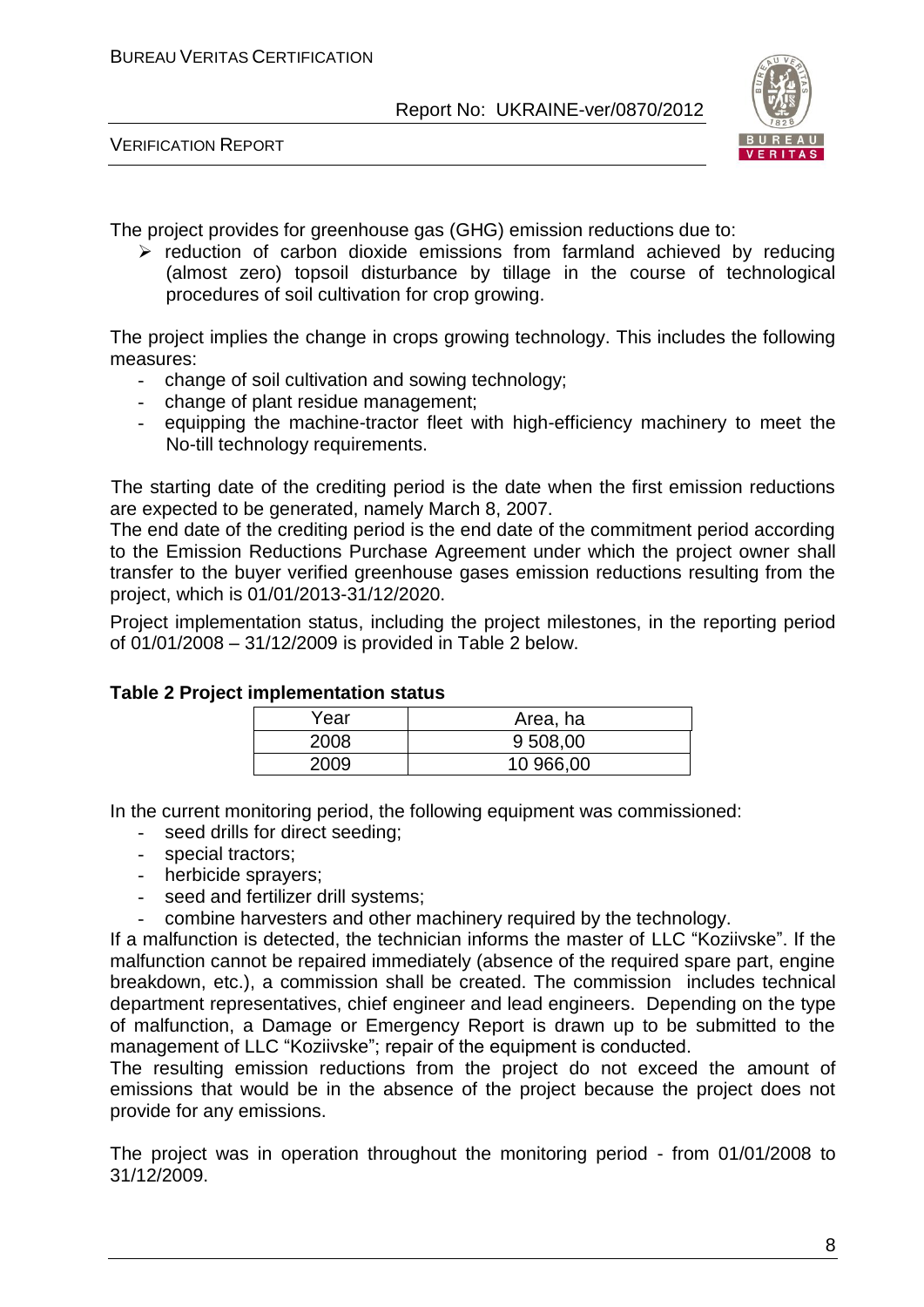

VERIFICATION REPORT

The identified areas of concern as to the project implementation, project participants responses and Bureau Veritas Certification's conclusions are described in Appendix A to this report (refer to CAR 03, CAR 04).

#### **3.4 Compliance of the monitoring plan with the monitoring methodology (94-98)**

The monitoring occurred in accordance with the monitoring plan included in the PDD regarding which the determination has been deemed final and is so listed on the UNFCCC JI website.

For calculating the emission reductions, key factors, such as humus content in the soil of field «*і*» cultivated using traditional tillage in period «*у*», soil density at field cultivated using traditional tillage prior to the project, depth of soil layer disturbance at field «*і*» when conventional tillage is applied, area of field «*і*» cultivated using No-till technology, humus content in the soil of field «*і*» cultivated using No-till technology in period «*у*», experience in implementing activities provided by the project, current practice that exists in this field in Ukraine, financial costs and background and legislation, influencing the baseline emissions and the activity level of the project and the emissions as well as risks associated with the project were taken into account, as appropriate.

Data sources used for calculating emission reductions such as protocols soil quality measurements, registry of Farm's fields, information from the company and IPCC information are clearly identified, reliable and transparent.

Factors, including organic carbon to humus conversion coefficient and conservatism factor that takes account of possible emissions in the project scenario in the process of creation of anti-fire furrows and minimal topsoil disturbance in No-till technology, are selected by carefully balancing accuracy and reasonableness, and appropriately justified of the choice.

The calculation of emission reductions is based on conservative assumptions and the most plausible scenarios in a transparent manner.

The monitoring periods per component of the project are clearly specified in the monitoring report and do not overlap with those for which verifications were already deemed final in the past.

The identified areas of concern as to the compliance of the monitoring plan with the monitoring methodology, project participants responses and Bureau Veritas Certification's conclusions are described in Appendix A to this report (refer to CAR 05, CL 01).

## **3.5 Revision of monitoring plan (99-100)**

Not applicable.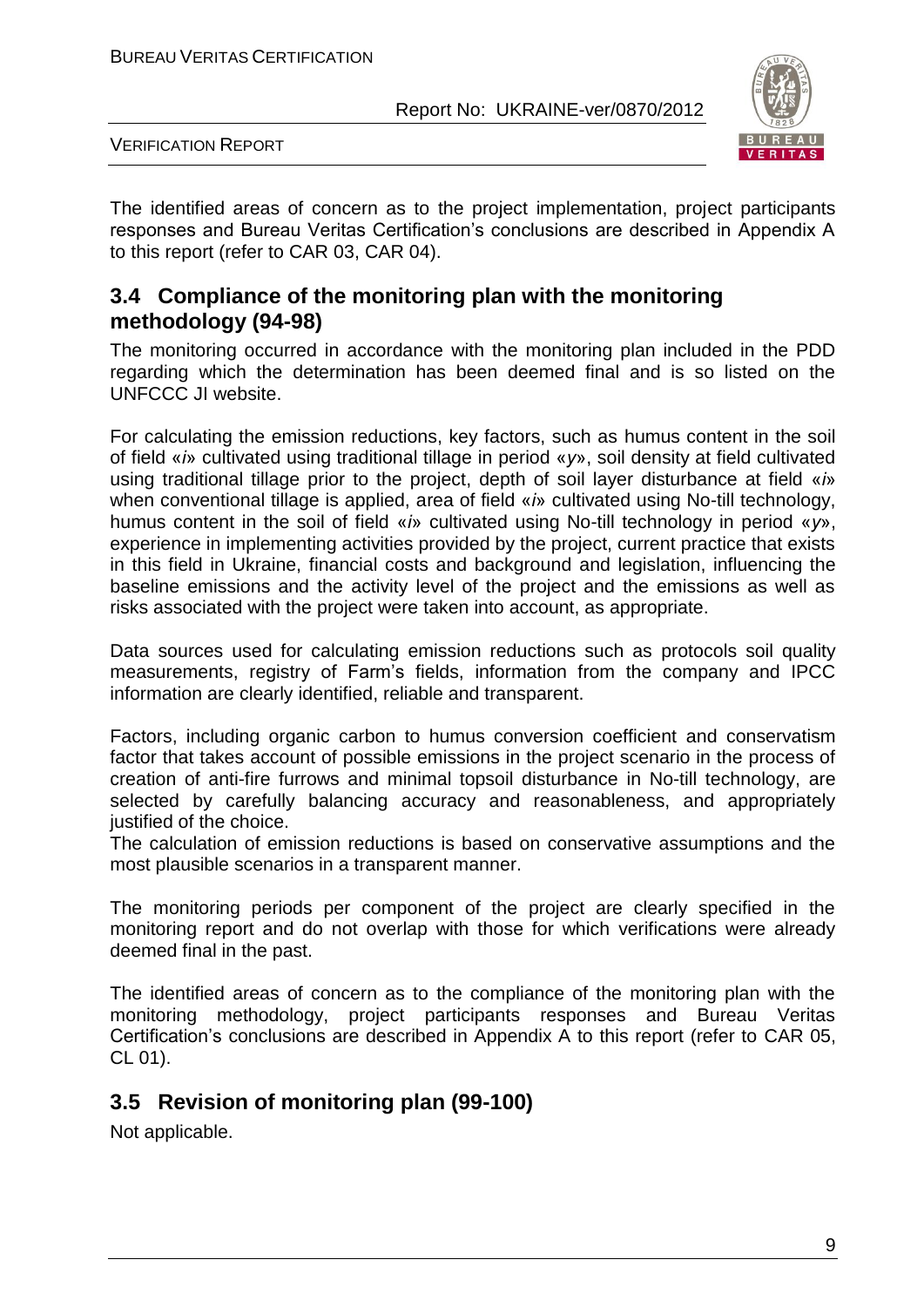

VERIFICATION REPORT

## **3.6 Data management (101)**

The data and their sources, provided in monitoring report, are clearly identified, reliable and transparent.

The implementation of data collection procedures is in accordance with the monitoring plan provided in the PDD, including the quality control and quality assurance procedures.

The function of the monitoring equipment, including its calibration status, is in order.

Metering devices used for project monitoring are subject to state calibration. Calibration and verification of all devices necessary for humus content measurement are conducted annually by Ukrainian State Centre for Standardization and Certification.

If necessary, John Deere specialists may be involved in adjustment of GreenStar2 system.

LLC "Koziivske" employees are subject to periodic testing for requirements:

- of data collection in accordance with the monitoring report (data collection in accordance with monitoring coincides with the customary data collection practice);
- of labour protection;
- of safety rules.

Every quarter, project developer CEP Carbon Emissions Partners S.A. conducts internal audit at LLC "Koziivske".

The plan of internal audit at LLC "Koziivske" includes the following activities:

- 1. verification of areas of fields where No-till technology is implemented;
- 2. verification of humus content measurements;
- 3. verification of verification frequencies for humus metering devices;
- 4. verification of calibration frequencies for humus metering devices;

To implement the project the operational structure was created; it includes LLC "Koziivske" agrotechnicians and engineers (responsible for accounting of area treated with No-till technology), National Research Centre "Farming Institute of the National Academy of Agrarian Sciences of Ukraine" (responsible for provision of agrochemical data for project monitoring), LLC "Koziivske" chief agrotechnician (recording and reporting data in the table), and LLC "Koziivske" manager (data processing and archiving). The data subject to monitoring and required for the determination and further verification are archived and stored in paper and electronic form at LLC "Koziivske" for two years after the transfer of emission reduction units generated by the project.

The structure of monitoring data collection is as follows: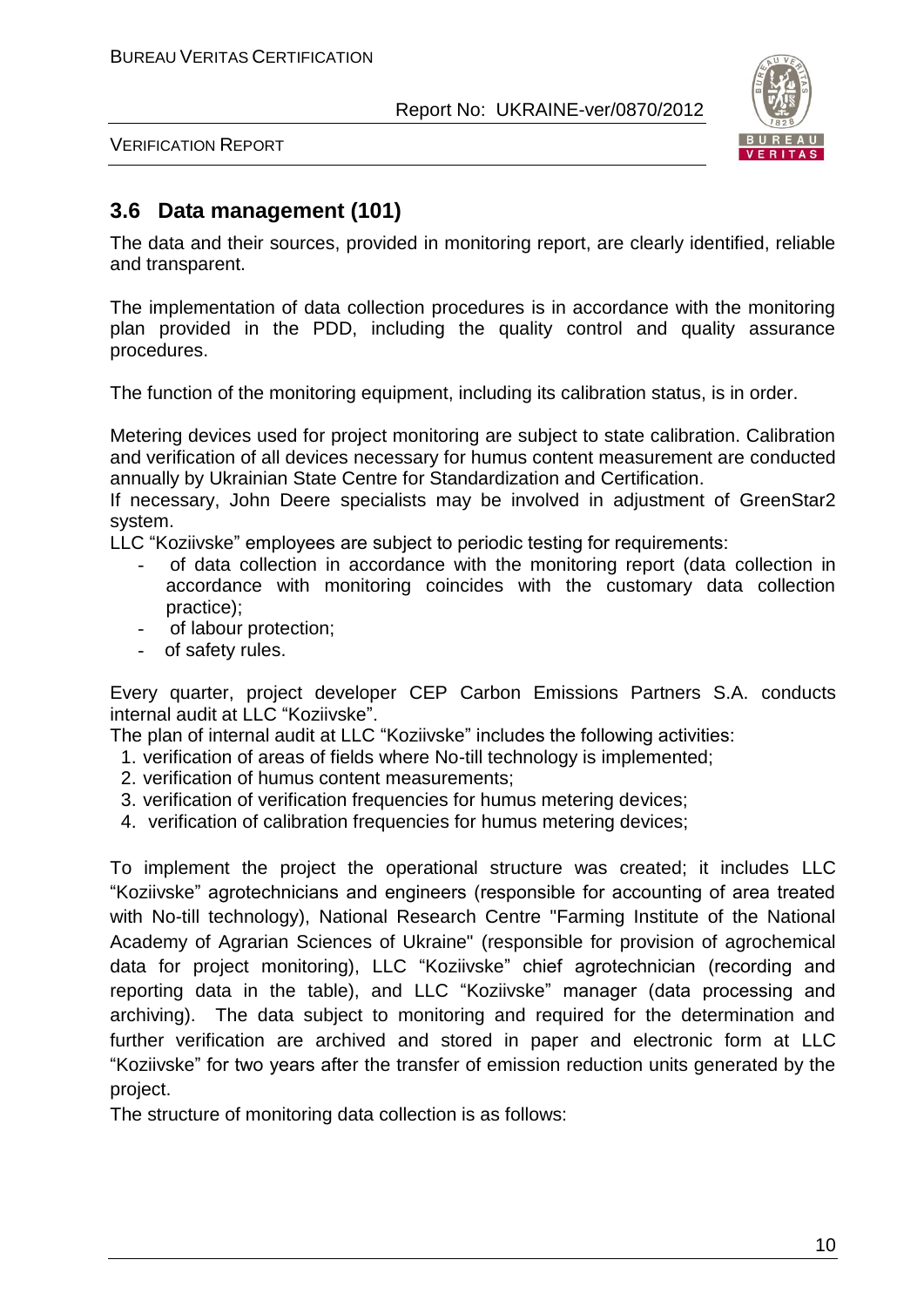

VERIFICATION REPORT



#### **Figure 1 Operational structure and data collection scheme for the project monitoring**

All necessary data concerning GHG emission reduction monitoring is archived in paper and/or electronic form and kept till the end of the crediting period and for two years after the latest transaction with emission reduction units.

The Monitoring Report version 03 provides sufficient information on duties assigned, responsibility and authorities concerning implementation and undertaking of monitoring procedures, including data management. The verification team confirms the efficiency of the existing management and operational systems and considers them appropriate for reliable project monitoring.

The identified areas of concern as to the data management, project participants responses and Bureau Veritas Certification's conclusions are described in Appendix A to this report (refer to CAR 06, CAR 07, CL 02).

## **3.7 Verification regarding programmes of activities (102-110)**

Not applicable.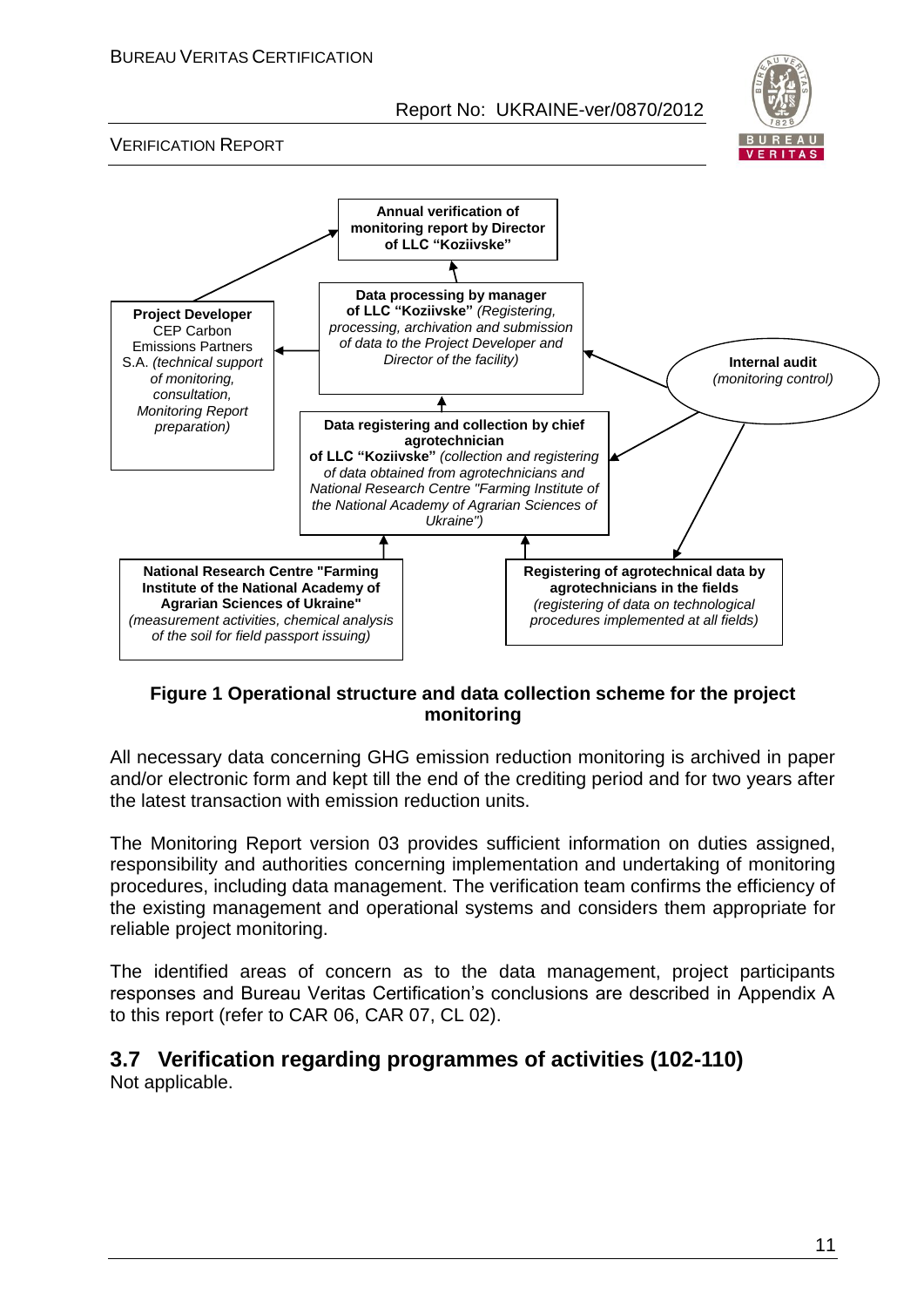

VERIFICATION REPORT

## **4 VERIFICATION OPINION**

Bureau Veritas Certification has performed the first periodic verification for the period from January 1, 2008 to December 31, 2009 of the "Reduction of greenhouse gas emissions by application of No-till technology at LLC «Koziivske» farmlands" project in Ukraine, which applies JI specific approach. The verification was performed on the basis of UNFCCC criteria and host country criteria and also on the criteria given to provide for consistent project operations, monitoring and reporting.

The verification consisted of the following three phases: i) desk review of the monitoring report against the project design and the baseline and monitoring plan; ii) follow-up interviews with project stakeholders; iii) resolution of outstanding issues and the issuance of the final verification report and opinion.

LLC «Koziivske» management is responsible for the preparation of data which serve as the basis for estimation of GHG emission reductions. CEP Carbon Emissions Partners S.A provides LLC «Koziivske» with consultative support in the issues relating to organization of data collection and is responsible for developing the monitoring report based on the Project Monitoring Plan included in the final PDD version 02.

Bureau Veritas Certification verified the Project Monitoring Report version 03 for the reporting period from 01/01/2008 to 31/12/2009 as indicated below. Bureau Veritas Certification confirms that the project is implemented as per approved PDD version. Installed equipment being essential for generating emission reduction runs reliably and is calibrated appropriately. The monitoring system is in place and the project is generating GHG emission reductions.

Emission reductions achieved by the project for the period from 01/01/2008 to 31/12/2009 differ from the amount predicted for the same period in the determined PDD.

The difference is explained by the fact that at the time of the PDD development it was impossible to obtain accurate data necessary for the calculation of GHG emission reductions for the current period. In the process of the PDD development project area of LLC "Koziiivske" land for growing crops was not taken into account fully, due to the lack of comprehensive data on the land area of LLC "Koziiivske" as of the time of PDD writing. The values of humus content in the soil also changed. The cause of this is the fact that at the time of PDD (version 02) writing it was not possible to process a large amount of information that hadn't been provided to the company – PDD developer in full. NSC "Institute of Agriculture of NAAS of Ukraine", a third party was involved to determine the humus content in the soil for the current monitoring period. It provided the company-developer with a research report "The scientific rationale for the dynamics of humus in the soil of climatic zones for tillage and no-till technologies". According to a scientific report, the final data on characteristics of humus content in the soil of LLC "Koziiivske" lands was determined. This made it possible to determine the final data for the calculation of baseline emissions of greenhouse gases and reduction respectively. According to LLC "Koziivske" data depths of soil destruction by tillage were also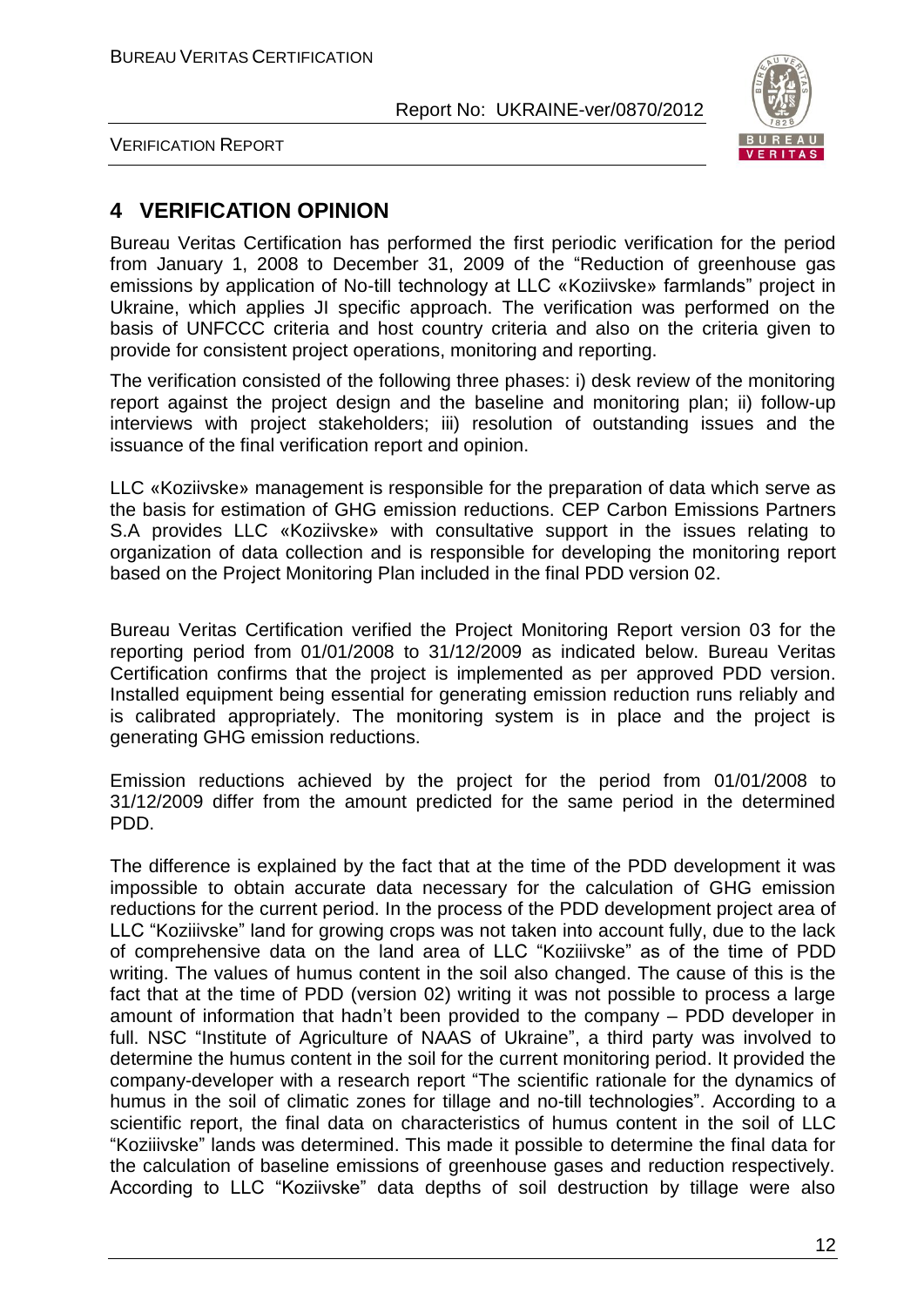

VERIFICATION REPORT

specified. For calculating the GHG emission reductions for the current monitoring period all the necessary information was provided. This provided an opportunity to determine accurate amount of emissions in the baseline and project scenarios.

Bureau Veritas Certification can confirm that the GHG emission reduction is calculated without material misstatements. Our opinion relates to the project's GHG emissions and resulting GHG emissions reductions reported and related to the approved project baseline and monitoring, and its associated documents. Based on the information we have seen and evaluated, we confirm the following statement:

Reporting period: From 01/01/2008 to 31/12/2009

| In the period from 01/01/2008 to 31/12/2008       |          |                                                 |
|---------------------------------------------------|----------|-------------------------------------------------|
| <b>Baseline emissions</b>                         |          | 530 679 tonnes of CO <sub>2</sub> equivalent.   |
| Project emissions                                 | 0        | tonnes of CO <sub>2</sub> equivalent.           |
| <b>Emission Reductions</b>                        |          | 530 679 tonnes of CO <sub>2</sub> equivalent.   |
| In the period from 01/01/2009 to 31/12/2009       |          |                                                 |
| <b>Baseline emissions</b>                         |          | 847 206 tonnes of CO <sub>2</sub> equivalent.   |
| Project emissions                                 | $\Omega$ | tonnes of CO <sub>2</sub> equivalent.           |
| <b>Emission Reductions</b>                        |          | 847 206 tonnes of CO <sub>2</sub> equivalent.   |
| Total in the period from 01/01/2008 to 31/12/2009 |          |                                                 |
| <b>Baseline emissions</b>                         |          | 1 377 885 tonnes of CO <sub>2</sub> equivalent. |
| Project emissions                                 | 0        | tonnes of CO <sub>2</sub> equivalent.           |
| <b>Emission Reductions</b>                        |          | 1 377 885 tonnes of CO <sub>2</sub> equivalent. |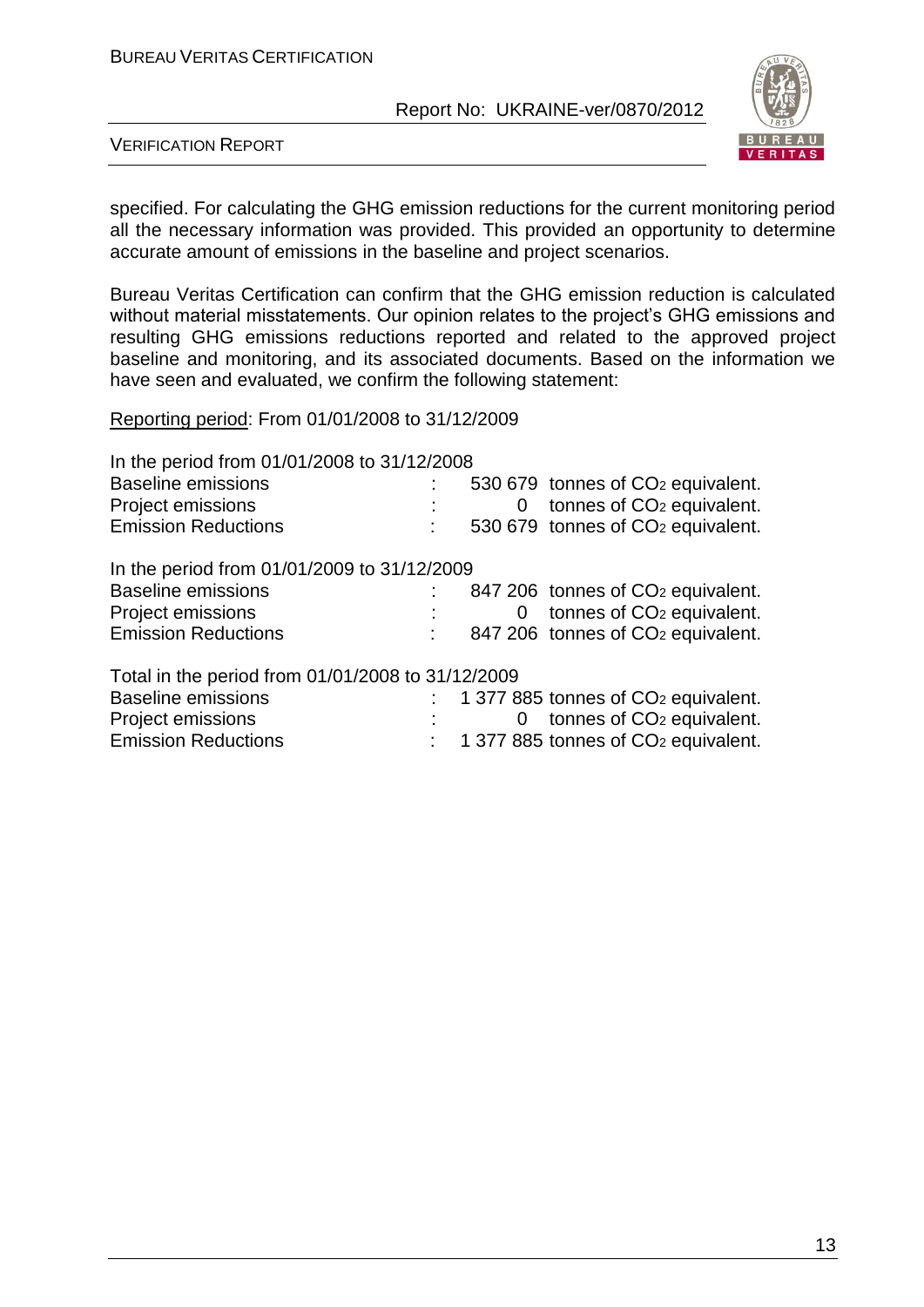

VERIFICATION REPORT

## **5 REFERENCES**

#### **Category 1 Documents:**

Documents provided by the project participants that relate directly to the GHG components of the project.

| /1/            | Project Design Document of the JI project "Reduction of greenhouse gas<br>emissions by application of No-till technology at LLC «Koziivske» farmlands",<br>version 02 dated 21/09/2012                                                      |
|----------------|---------------------------------------------------------------------------------------------------------------------------------------------------------------------------------------------------------------------------------------------|
| $\frac{12}{1}$ | Monitoring Report of the JI project "Reduction of greenhouse gas emissions by<br>application of No-till technology at LLC «Koziivske» farmlands" for the period<br>from 01/01/2008 to 31/12/2009 version 01 dated 18/12/2012                |
| /3/            | Monitoring Report of the JI project "Reduction of greenhouse gas emissions by<br>application of No-till technology at LLC «Koziivske» farmlands" for the period<br>from 01/01/2008 to 31/12/2009 version 02 dated 12/01/2014                |
| /4/            | Monitoring Report of the JI project "Reduction of greenhouse gas emissions by<br>application of No-till technology at LLC «Koziivske» farmlands" for the period<br>from 01/01/2008 to 31/12/2009 version 03 dated 04/02/2014                |
| /5/            | Annex 1. Parameters of the Monitoring Plan                                                                                                                                                                                                  |
| /6/            | Annex 2. Calculation of $CO2$ emission reductions by implementation of No-till<br>technology at LLC "Koziivske"                                                                                                                             |
| 7              | Determination Report of the project "Reduction of greenhouse gas emissions<br>by application of No-till technology at LLC «Koziivske» farmlands" No.<br>UKRAINE-det/0611/2012 as of 25/10/2012 issued by<br>Bureau Veritas<br>Certification |
| /8/            | Letter of Approval issued by State Environmental Investment Agency of<br>Ukraine No. 3712/23/7 dated 03/12/2012                                                                                                                             |
| /9/            | Letter of Approval No. 12-1/10256-2 issued by the Ministry of Environmental<br>Protection of Estonia dated 18/12/2012                                                                                                                       |

#### **Category 2 Documents:**

Background documents related to the design and/or methodologies employed in the design or other reference documents.

| /1/ | machinery<br>agricultural<br>Financial leasing agreement on  |
|-----|--------------------------------------------------------------|
|     | No.2919L11/00-LD dated 22/07/2011                            |
| /2/ | agricultural machinery<br>Financial leasing agreement on     |
|     | No.LC4746-03/11 dated 28/03/2011                             |
|     | agricultural machinery<br>/3/ Financial leasing agreement on |
|     | No.LC4747-03/11 dated 28/03/2011                             |
| /4/ | Agricultural machinery sale-purchase agreement No. 17/08/10  |
|     | dated 31/08/2010                                             |
| /5/ | Certificate of machinery registration No. 10048XA<br>(NEW    |
|     | HOLLAND T8050 wheel tractor)                                 |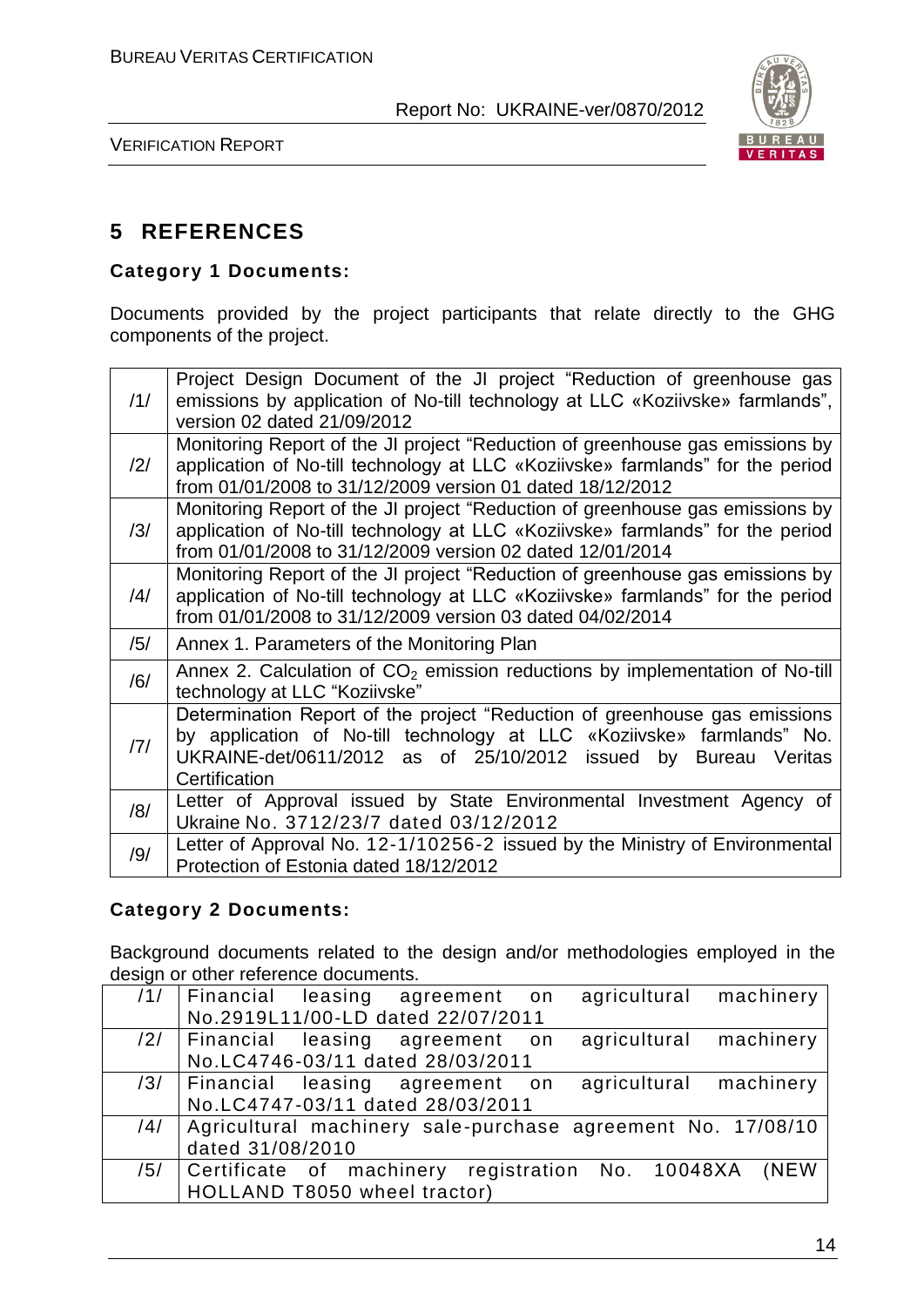

VERIFICATION REPORT

| /6/  | Certificate of machinery registration No. 10047XA<br>(NEW<br>HOLLAND T8050 wheel tractor) |
|------|-------------------------------------------------------------------------------------------|
|      |                                                                                           |
| /7/  | Certificate of machinery registration No. 06260AX (Challanger                             |
|      | MT865B tractor)                                                                           |
| /8/  | Certificate of machinery registration No. 06259AX (Challanger                             |
|      | MT865B tractor)                                                                           |
| /9/  | Lease agreement on transport facility No. 0804<br>dated                                   |
|      | 08/03/2007 (Challenger MT865B tractor, Bourgault<br>$8810 -$                              |
|      |                                                                                           |
|      | 54/6350 seed drill)                                                                       |
| /10/ | Trasport facility delivery and acceptance certificate No. 08-                             |
|      | 04/2007 dated 08/03/2007 to Agreement No.0804                                             |
|      |                                                                                           |
| /11/ | Register of lease agreements between individuals and LLC                                  |
|      | «Koziivske» as of 01/07/2012                                                              |
| /12/ | Certificate of indicators of working depth during plowing of soil                         |
|      |                                                                                           |
|      | before the seeding of crops No. 2/01 as 10/01/2013                                        |
| /13/ | Certificate of the quantitative characteristics by<br>crops                               |
|      | processing No-till technology for farmlands of LLC «Koziivske»                            |
|      |                                                                                           |
|      | No. 3/01 as 10/01/2013                                                                    |
| /14/ | Research report "The scientific rationale for the dynamics of humus in the                |
|      | soil of climatic zones for tillage and no-till technologies" No.2201 as                   |
|      |                                                                                           |
|      | 22/01/2013                                                                                |

#### **Persons interviewed:**

List of persons interviewed during the verification or persons that contributed with other information that are not included in the documents listed above.

|     | <b>Name</b>                          | Organization    | <b>Position</b>                                              |
|-----|--------------------------------------|-----------------|--------------------------------------------------------------|
| /1/ | Naidenko<br>Oleksandr<br>Viktorovych | LLC «Koziivske» | <b>Director</b>                                              |
| /2/ | <b>Torianyk Oleh</b><br>Mykolaiovych | LLC «Koziivske» | Chief accountant                                             |
| /3/ | Kuriavskyi Serhii<br>Arsentiiovych   | LLC «Koziivske» | Chief agronomist                                             |
| /4/ | Viunyk Serhii<br>Viktorovych         | LLC «Koziivske» | Chief engineer                                               |
| /5/ | Naumenko Iryna<br>Valentynivna       | LLC «CEP»       | Consultant of CEP<br><b>CARBON EMISSIONS</b><br>PARTNERS S.A |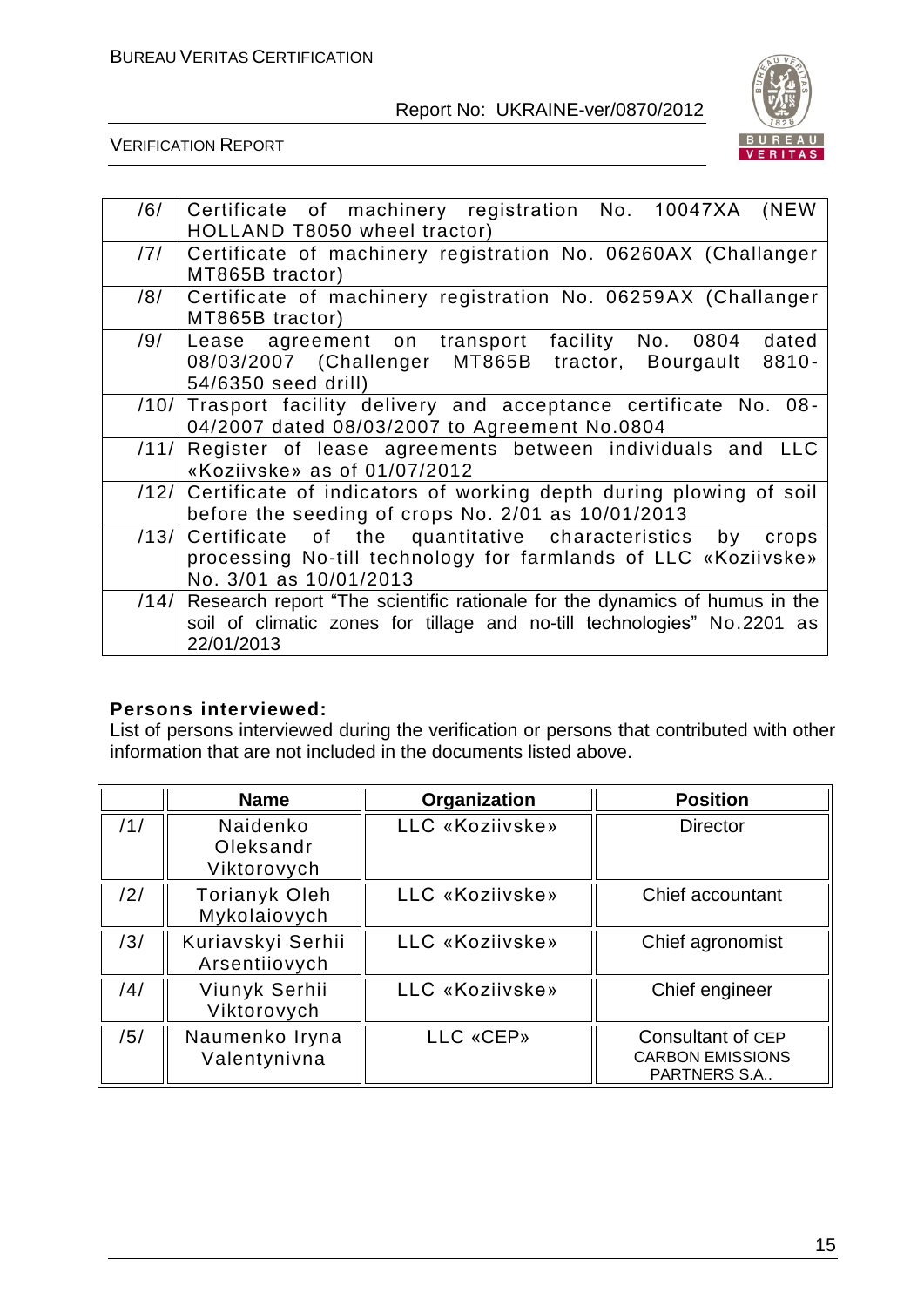

#### VERIFICATION REPORT

## APPENDIX A: PROJECT VERIFICATION PROTOCOL

#### **BUREAU VERITAS CERTIFICATION HOLDING SAS**

#### **VERIFICATION PROTOCOL**

#### **Table 1. Check list for verification, according to the JOINT IMPLEMENTATION DETERMINATION AND VERIFICATION MANUAL (Version 01)**

| <b>DVM</b><br>Paragraph       | <b>Check Item</b>                                                                                                                                                                                                                                                                                         | Initial finding                                                                                                                                                                                                                                                                                                  | <b>Draft</b><br><b>Conclusion</b> | <b>Final</b><br><b>Conclusion</b> |
|-------------------------------|-----------------------------------------------------------------------------------------------------------------------------------------------------------------------------------------------------------------------------------------------------------------------------------------------------------|------------------------------------------------------------------------------------------------------------------------------------------------------------------------------------------------------------------------------------------------------------------------------------------------------------------|-----------------------------------|-----------------------------------|
|                               | <b>Project approvals by Parties involved</b>                                                                                                                                                                                                                                                              |                                                                                                                                                                                                                                                                                                                  |                                   |                                   |
| 90                            | Has the DFPs of at least one Party<br>involved, other than the host Party,<br>issued a written project approval when<br>submitting the first verification report to<br>secretariat for publication in report is incorrect.<br>the<br>accordance with paragraph 38 of the JI<br>guidelines, at the latest? | The project has been approved by both Parties. The<br>Letters of Approval were provided to the verification<br>team.<br><b>CAR 01.</b> The date and number of the determination<br><b>CAR 02.</b> The name of authority which issued the LOA<br>from Estonia is incorect.                                        | <b>CAR 01</b><br><b>CAR 02</b>    | OK.<br><b>OK</b>                  |
| 91                            | Are all the written project approvals by<br>Parties involved unconditional?                                                                                                                                                                                                                               | Yes, all the written project approvals by Parties<br>involved are unconditional.                                                                                                                                                                                                                                 | OK                                | OK                                |
| <b>Project implementation</b> |                                                                                                                                                                                                                                                                                                           |                                                                                                                                                                                                                                                                                                                  |                                   |                                   |
| 92                            | Has the project been implemented in<br>accordance with the PDD regarding<br>which the determination has been<br>deemed final and is so listed on the<br>UNFCCC JI website?                                                                                                                                | The purpose of the Joint Implementation (JI) Project<br>is to reduce anthropogenic greenhouse gas (GHG)<br>emissions resulting from agricultural activities by<br>changing the agricultural land management system,<br>namely replacement of traditional soil tillage in<br>agriculture with No-till technology. | <b>CAR 03</b>                     | OK.                               |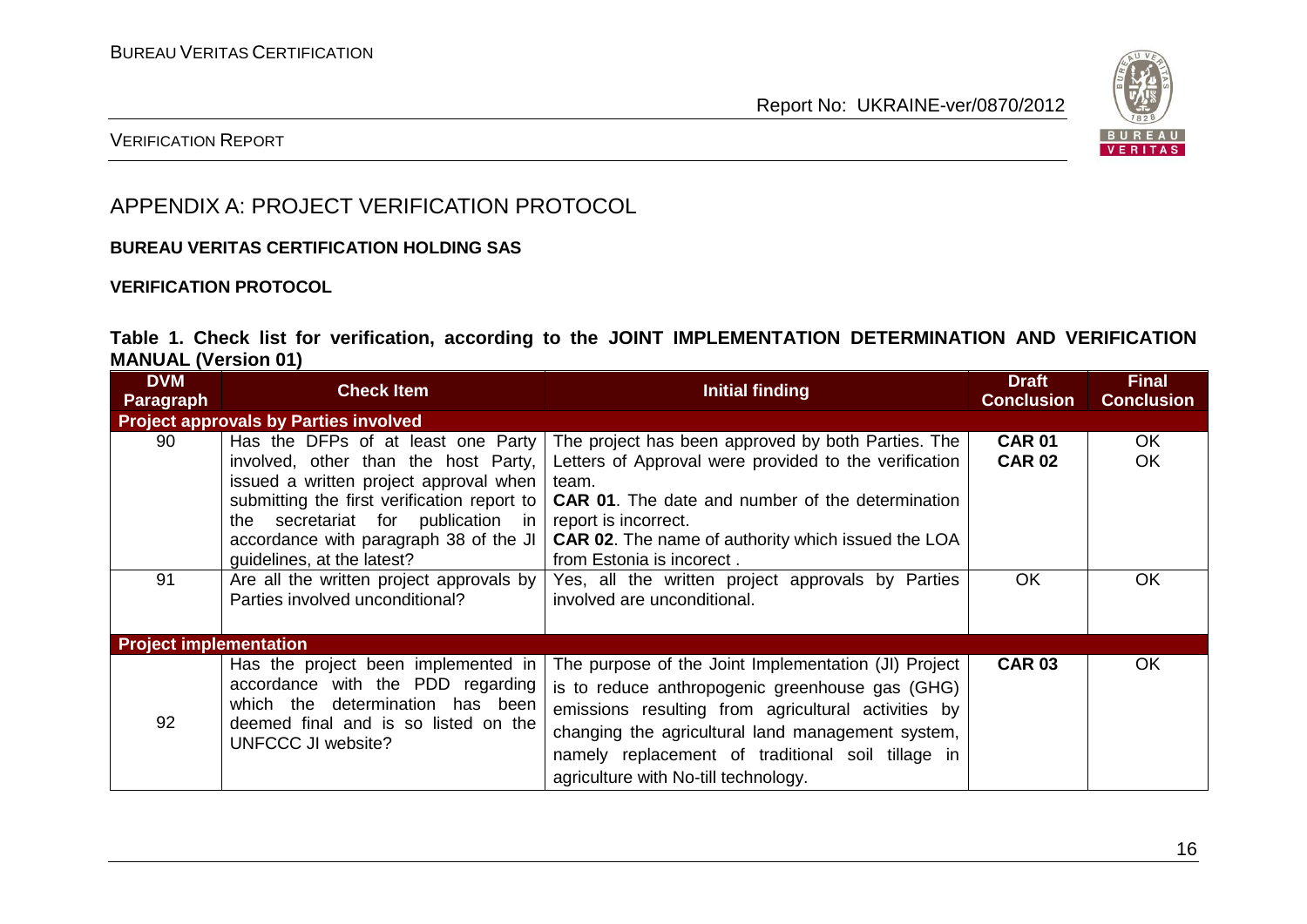

| <b>DVM</b><br>Paragraph | <b>Check Item</b>                                                                                                                                                                                                                                             | <b>Initial finding</b>                                                                                                                                                                                                                                                                                                                                                                               | <b>Draft</b><br><b>Conclusion</b> | <b>Final</b><br><b>Conclusion</b> |
|-------------------------|---------------------------------------------------------------------------------------------------------------------------------------------------------------------------------------------------------------------------------------------------------------|------------------------------------------------------------------------------------------------------------------------------------------------------------------------------------------------------------------------------------------------------------------------------------------------------------------------------------------------------------------------------------------------------|-----------------------------------|-----------------------------------|
|                         |                                                                                                                                                                                                                                                               | The project implies the change in crops growing<br>technology. This includes the following measures:<br>change of soil cultivation and sowing<br>technology;<br>change of plant residue management;<br>equipping the machine-tractor fleet with high-<br>efficiency machinery to meet the No-till<br>technology requirements.<br><b>CAR 03.</b> Specify the version of PDD in Section A.6.<br>of MR. |                                   |                                   |
| 93                      | What is the status of operation of the<br>project during the monitoring period?                                                                                                                                                                               | The project was in operation throughout the<br>monitoring period - from 01/01/2008 to 31/12/2009.<br>CAR 04. Indicate in Table 1 of the MR the total<br>amount of base, project emissions of GHG and<br>its reductions.                                                                                                                                                                              | <b>CAR 04</b>                     | OK                                |
|                         | <b>Compliance with monitoring plan</b>                                                                                                                                                                                                                        |                                                                                                                                                                                                                                                                                                                                                                                                      |                                   |                                   |
| 94                      | Did the monitoring occur in accordance<br>with the monitoring plan included in the<br>PDD regarding which the determination<br>has been deemed final and is so listed<br>on the UNFCCC JI website?                                                            | There are not any changes in or deviations from the<br>registered monitoring plan.                                                                                                                                                                                                                                                                                                                   | <b>OK</b>                         | <b>OK</b>                         |
| 95(a)                   | For calculating the emission reductions<br>or enhancements of net removals, were<br>key factors, e.g. those listed in 23 (b) (i)-<br>(vii) of the DVM, influencing the baseline<br>emissions or net removals and the<br>activity level of the project and the | For calculating the emission reductions, key factors,<br>such as humus content in the soil of field «i»<br>cultivated using traditional tillage in period «y», soil<br>density at field cultivated using traditional tillage prior<br>to the project, depth of soil layer disturbance at field<br>«i» when conventional tillage is applied, area of field                                            | <b>CAR 05</b>                     | OK                                |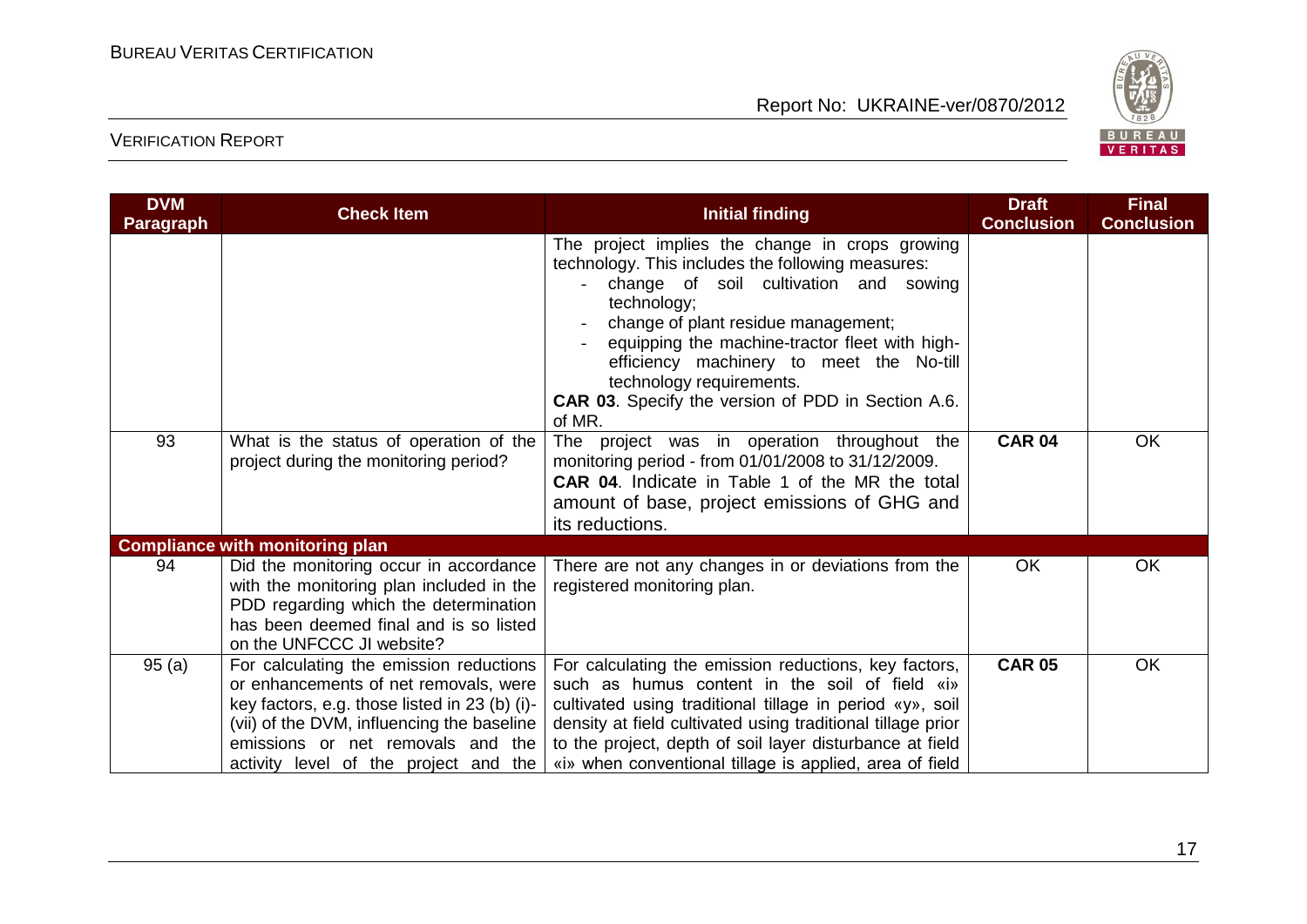

| <b>DVM</b><br><b>Paragraph</b> | <b>Check Item</b>                                                                                                                                                                                                                                                                      | <b>Initial finding</b>                                                                                                                                                                                                                                                                                                                                                                                                                                                                                                                                                                                                                           | <b>Draft</b><br><b>Conclusion</b> | <b>Final</b><br><b>Conclusion</b> |
|--------------------------------|----------------------------------------------------------------------------------------------------------------------------------------------------------------------------------------------------------------------------------------------------------------------------------------|--------------------------------------------------------------------------------------------------------------------------------------------------------------------------------------------------------------------------------------------------------------------------------------------------------------------------------------------------------------------------------------------------------------------------------------------------------------------------------------------------------------------------------------------------------------------------------------------------------------------------------------------------|-----------------------------------|-----------------------------------|
|                                | emissions or removals as well as risks<br>associated with the project taken into<br>account, as appropriate?                                                                                                                                                                           | «i» cultivated using No-till technology, humus content<br>in the soil of field «i» cultivated using No-till<br>technology in period «y», experience in implementing<br>activities provided by the project, current practice that<br>exists in this field in Ukraine, financial costs and<br>background and legislation, influencing the baseline<br>emissions and the activity level of the project and the<br>emissions as well as risks associated with the project<br>were taken into account, as appropriate.<br><b>CAR 05.</b> The description of some parameters doesn't<br>comply with the description provided in the<br>determined PDD. |                                   |                                   |
| 95(b)                          | Are data sources used for calculating<br>emission reductions or enhancements<br>of net removals clearly identified,<br>reliable and transparent?                                                                                                                                       | Data sources<br>for calculating<br>emission<br>used<br>reductions are<br>clearly identified, reliable and<br>transparent.<br>CL 01. Please, provide to verification team<br>documentation of the analyzes soil humus.                                                                                                                                                                                                                                                                                                                                                                                                                            | <b>CL 01</b>                      | <b>OK</b>                         |
| 95(c)                          | Are emission factors, including default<br>emission factors, if used for calculating<br>emission<br>reductions<br>the<br>or<br>of<br>net<br>enhancements<br>removals,<br>selected by carefully balancing accuracy<br>and reasonableness, and appropriately<br>justified of the choice? | Emission factors, including default emission factors<br>were not used for calculating the emission reductions.<br>This is explained by the chosen specific approach<br>and the formulae stated in the MR.                                                                                                                                                                                                                                                                                                                                                                                                                                        | <b>OK</b>                         | <b>OK</b>                         |
| 95(d)                          | Is the calculation of emission reductions<br>or enhancements of net removals based<br>on conservative assumptions and the<br>plausible<br>scenarios<br>most<br>in.<br>a                                                                                                                | Calculation of emission reductions is based on<br>conservative assumptions and the most plausible<br>scenarios in a transparent manner.                                                                                                                                                                                                                                                                                                                                                                                                                                                                                                          | OK                                | <b>OK</b>                         |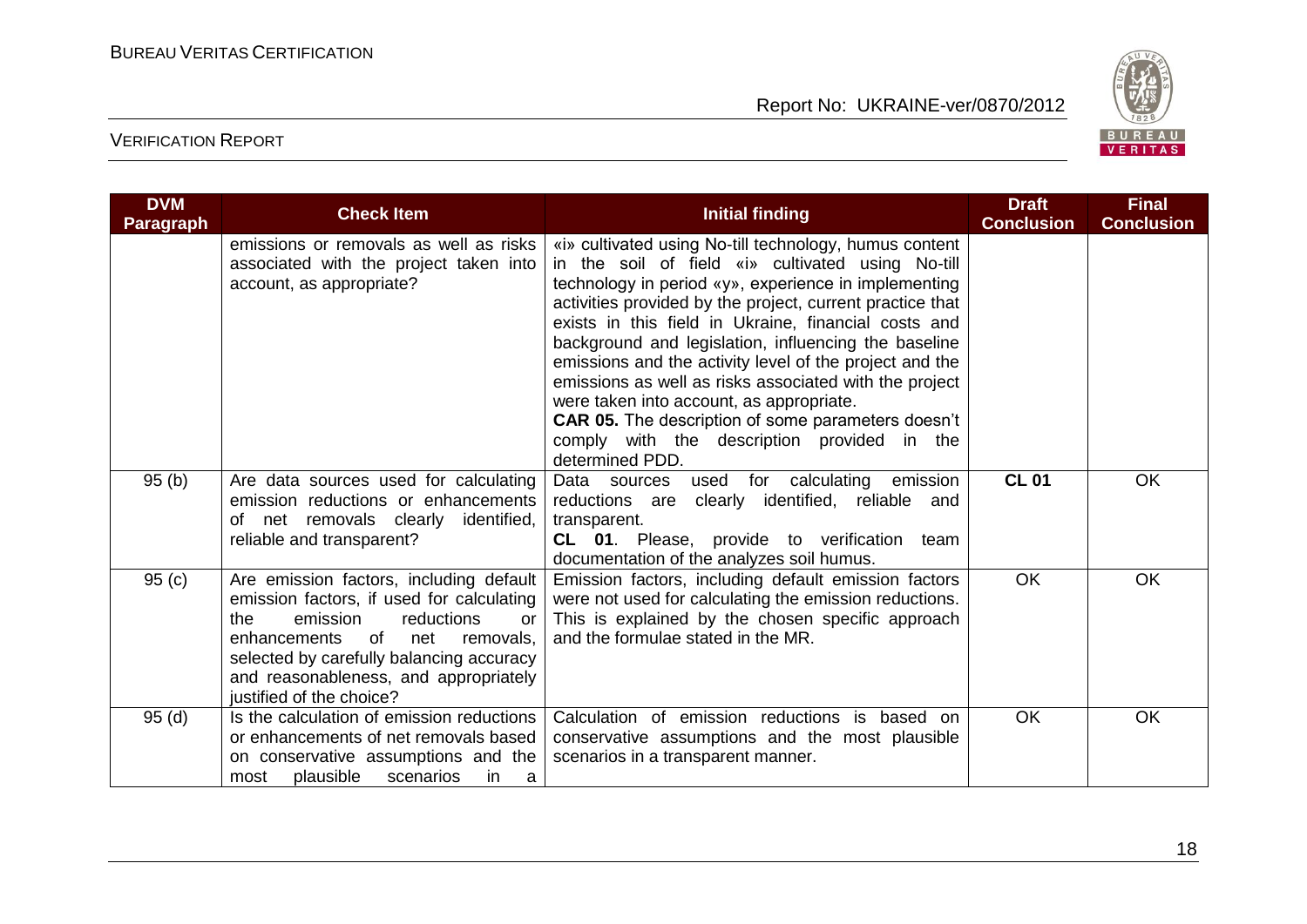

| <b>DVM</b><br><b>Paragraph</b> | <b>Check Item</b>                                                                                                                                                                                                                                                                                                                | <b>Initial finding</b> | <b>Draft</b><br><b>Conclusion</b> | <b>Final</b><br><b>Conclusion</b> |
|--------------------------------|----------------------------------------------------------------------------------------------------------------------------------------------------------------------------------------------------------------------------------------------------------------------------------------------------------------------------------|------------------------|-----------------------------------|-----------------------------------|
|                                | transparent manner?                                                                                                                                                                                                                                                                                                              |                        |                                   |                                   |
|                                | Applicable to JI SSC projects only                                                                                                                                                                                                                                                                                               |                        |                                   |                                   |
| 96                             | Is the relevant threshold to be classified<br>as JI SSC project not exceeded during<br>the monitoring period on an annual<br>average basis?<br>If the threshold is exceeded, is the<br>maximum emission reduction level<br>estimated in the PDD for the JI SSC<br>project or the bundle for the monitoring<br>period determined? | Not applicable         | <b>Not</b><br>applicable          | <b>Not</b><br>applicable          |
|                                | Applicable to bundled JI SSC projects only                                                                                                                                                                                                                                                                                       |                        |                                   |                                   |
| 97(a)                          | Has the composition of the bundle not   Not applicable<br>changed from that is stated in F-JI-<br>SSCBUNDLE?                                                                                                                                                                                                                     |                        | <b>Not</b><br>applicable          | <b>Not</b><br>applicable          |
| 97(b)                          | If the determination was conducted on<br>the basis of an overall monitoring plan,<br>have the project participants submitted<br>a common monitoring report?                                                                                                                                                                      | Not applicable         | <b>Not</b><br>applicable          | <b>Not</b><br>applicable          |
| 98                             | If the monitoring is based on a<br>monitoring plan that provides for<br>overlapping monitoring periods, are the<br>monitoring periods per component of<br>the project clearly specified in the<br>monitoring report?<br>Do the monitoring periods not overlap<br>with those for which verifications were                         | Not applicable         | <b>Not</b><br>applicable          | <b>Not</b><br>applicable          |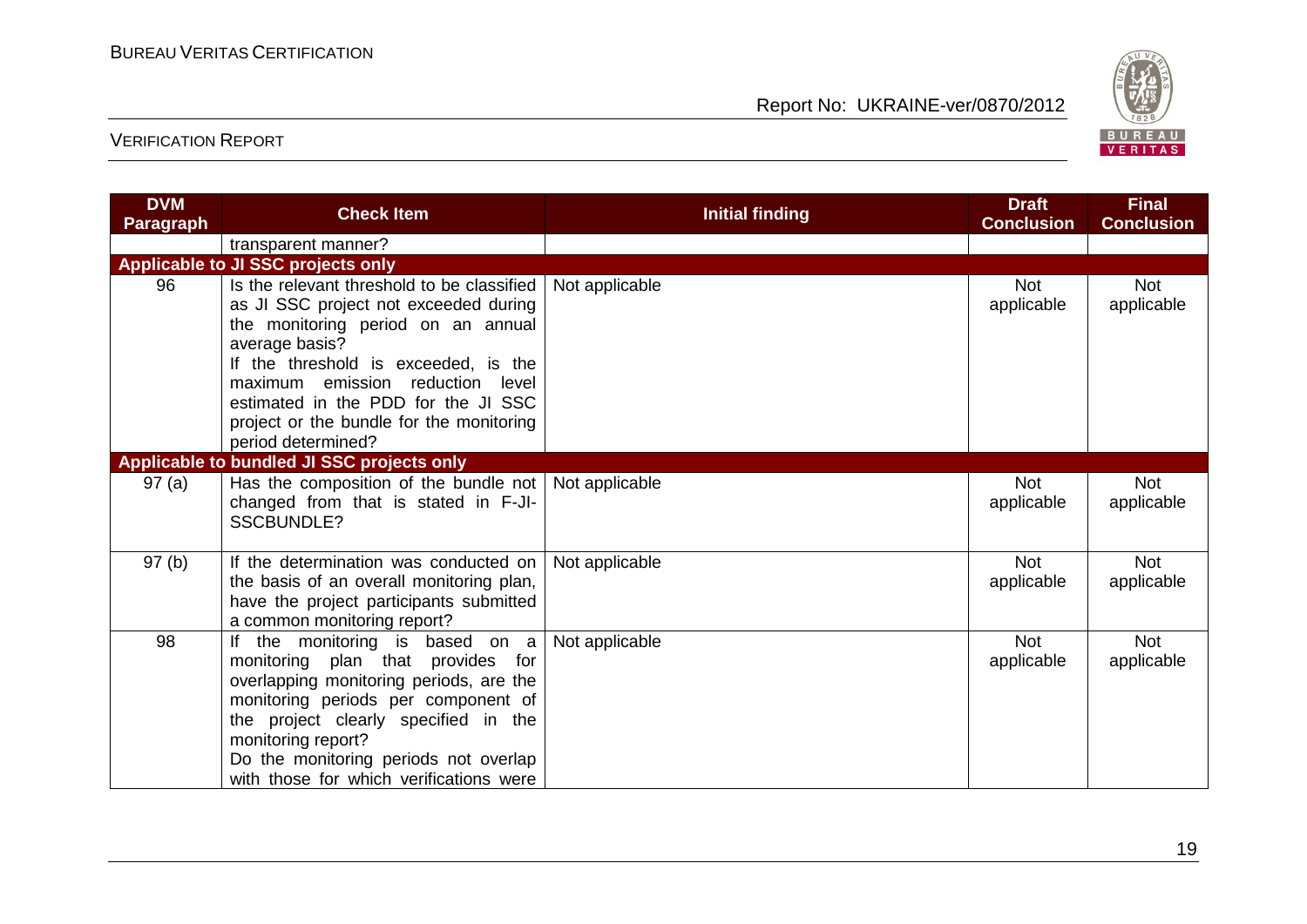

| <b>DVM</b><br><b>Paragraph</b> | <b>Check Item</b>                                                                                                                                                                                                                                                                                     | <b>Initial finding</b>                                                                                                                                                                                                                                                             | <b>Draft</b><br><b>Conclusion</b> | <b>Final</b><br><b>Conclusion</b> |
|--------------------------------|-------------------------------------------------------------------------------------------------------------------------------------------------------------------------------------------------------------------------------------------------------------------------------------------------------|------------------------------------------------------------------------------------------------------------------------------------------------------------------------------------------------------------------------------------------------------------------------------------|-----------------------------------|-----------------------------------|
|                                | already deemed final in the past?                                                                                                                                                                                                                                                                     |                                                                                                                                                                                                                                                                                    |                                   |                                   |
|                                | <b>Revision of monitoring plan</b>                                                                                                                                                                                                                                                                    |                                                                                                                                                                                                                                                                                    |                                   |                                   |
|                                | Applicable only if monitoring plan is revised by project participant                                                                                                                                                                                                                                  |                                                                                                                                                                                                                                                                                    |                                   |                                   |
| 99 (a)                         | Did the project participants provide an<br>appropriate justification for the proposed<br>revision?                                                                                                                                                                                                    | Not applicable.                                                                                                                                                                                                                                                                    | <b>Not</b><br>applicable          | <b>Not</b><br>applicable          |
| 99(b)                          | Does the proposed revision improve the<br>and/or<br>applicability<br>0f<br>accuracy<br>information collected compared to the<br>monitoring<br>without<br>original<br>plan<br>changing conformity with the relevant<br>regulations<br>for<br>rules<br>and<br>the<br>establishment of monitoring plans? | Not applicable                                                                                                                                                                                                                                                                     | <b>Not</b><br>applicable          | <b>Not</b><br>applicable          |
| <b>Data management</b>         |                                                                                                                                                                                                                                                                                                       |                                                                                                                                                                                                                                                                                    |                                   |                                   |
| 101 $(a)$                      | Is the implementation of data collection<br>procedures in accordance with the<br>monitoring plan, including the quality<br>control<br>and<br>quality<br>assurance<br>procedures?                                                                                                                      | The implementation of data collection procedures,<br>including the quality control and quality assurance<br>procedures, is in accordance with the monitoring<br>plan.                                                                                                              | <b>OK</b>                         | <b>OK</b>                         |
| 101(b)                         | Is the function of<br>the<br>monitoring<br>equipment, including<br>its<br>calibration<br>status, is in order?                                                                                                                                                                                         | The function of the monitoring equipment, including<br>its calibration status, is in order.<br>CL 02. Please, provide the verification team with the<br>documents relating to equipment implementation.<br><b>CAR 06.</b> Monitoring period is incorrect in Section B.4.<br>of MR. | <b>CL 02</b><br><b>CAR 06</b>     | <b>OK</b><br><b>OK</b>            |
| 101 $(c)$                      | Are the evidence and records used for<br>the monitoring maintained in a traceable<br>manner?                                                                                                                                                                                                          | The evidence and records used for the monitoring are<br>maintained in a traceable manner.<br><b>CAR 07.</b> Please, provide information relating to                                                                                                                                | <b>CAR 07</b>                     | <b>OK</b>                         |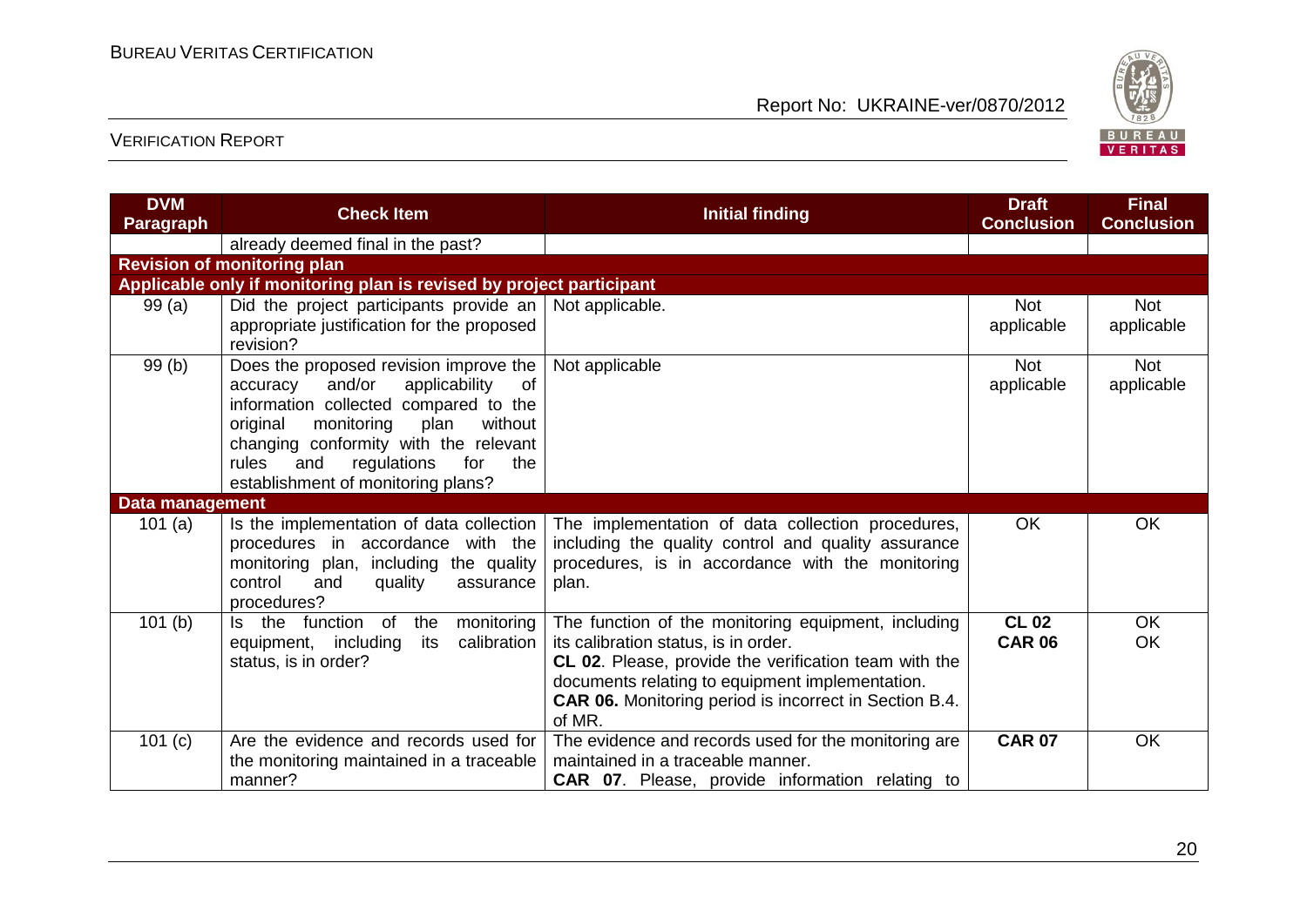

| <b>DVM</b><br>Paragraph | <b>Check Item</b>                                                                                                                                           | <b>Initial finding</b>                                                                                                                                                                                                                                                                    | <b>Draft</b><br><b>Conclusion</b> | <b>Final</b><br><b>Conclusion</b> |
|-------------------------|-------------------------------------------------------------------------------------------------------------------------------------------------------------|-------------------------------------------------------------------------------------------------------------------------------------------------------------------------------------------------------------------------------------------------------------------------------------------|-----------------------------------|-----------------------------------|
|                         |                                                                                                                                                             | storage of data necessary for the monitoring.                                                                                                                                                                                                                                             |                                   |                                   |
| $101$ (d)               | Is the data collection and management<br>system for the project in accordance<br>with the monitoring plan?                                                  | The data collection and management system for the<br>project is in accordance with the monitoring plan. The<br>verification team confirms the effectiveness of the<br>existing management and operating systems and<br>considers them suitable for reliable monitoring of the<br>project. | OK.                               | <b>OK</b>                         |
|                         | Verification regarding programs of activities (additional elements for assessment)                                                                          |                                                                                                                                                                                                                                                                                           |                                   |                                   |
| 102                     | Is any JPA that has not been added to $\vert$ Not applicable<br>the JI PoA not verified?                                                                    |                                                                                                                                                                                                                                                                                           | Not<br>applicable                 | <b>Not</b><br>applicable          |
| 103                     | Is the verification<br>based on the<br>monitoring reports of all JPAs to be<br>verified?                                                                    | Not applicable                                                                                                                                                                                                                                                                            | <b>Not</b><br>applicable          | <b>Not</b><br>applicable          |
| 103                     | Does the verification<br>the<br>ensure<br>accuracy and conservativeness of the<br>emission reductions or enhancements<br>of removals generated by each JPA? | Not applicable                                                                                                                                                                                                                                                                            | <b>Not</b><br>applicable          | <b>Not</b><br>applicable          |
| 104                     | Does the monitoring period not overlap<br>with previous monitoring periods?                                                                                 | Not applicable                                                                                                                                                                                                                                                                            | <b>Not</b><br>applicable          | <b>Not</b><br>applicable          |
| 105                     | If the AIE learns of an erroneously<br>included JPA, has the AIE informed the<br>JISC of its findings in writing?                                           | Not applicable                                                                                                                                                                                                                                                                            | <b>Not</b><br>applicable          | <b>Not</b><br>applicable          |
|                         | Applicable to sample-based approach only                                                                                                                    |                                                                                                                                                                                                                                                                                           |                                   |                                   |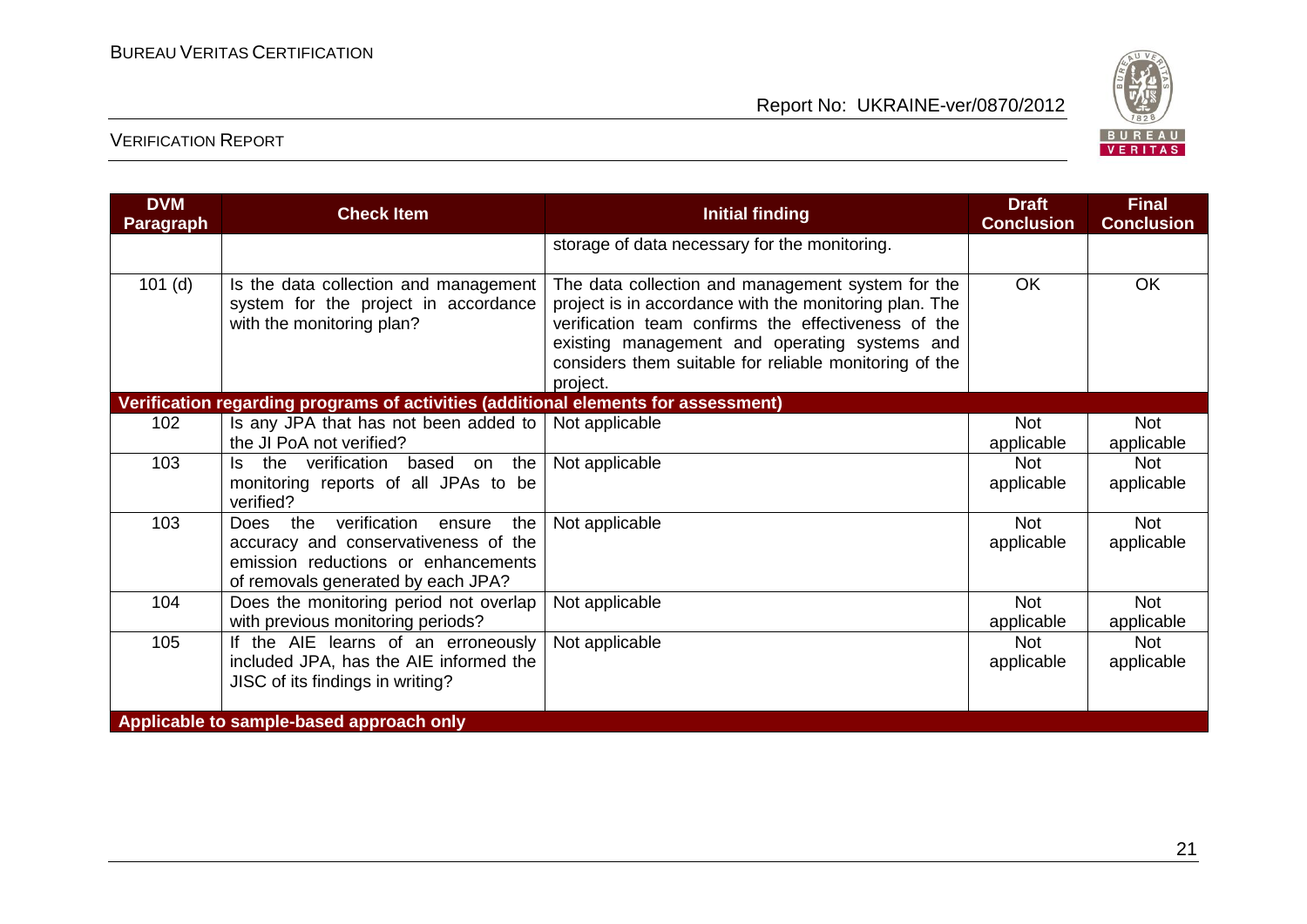

| <b>DVM</b>       | <b>Check Item</b>                                                                                                                                                                                                                                                                                                                                                                                                                                                                                                                                                                                                                                                                                                                                                                                                                                                                                             | <b>Initial finding</b> | <b>Draft</b>             | <b>Final</b>             |
|------------------|---------------------------------------------------------------------------------------------------------------------------------------------------------------------------------------------------------------------------------------------------------------------------------------------------------------------------------------------------------------------------------------------------------------------------------------------------------------------------------------------------------------------------------------------------------------------------------------------------------------------------------------------------------------------------------------------------------------------------------------------------------------------------------------------------------------------------------------------------------------------------------------------------------------|------------------------|--------------------------|--------------------------|
| <b>Paragraph</b> |                                                                                                                                                                                                                                                                                                                                                                                                                                                                                                                                                                                                                                                                                                                                                                                                                                                                                                               |                        | <b>Conclusion</b>        | <b>Conclusion</b>        |
| 106              | Does the sampling plan prepared by the<br>AIE:<br>(a) Describe its sample selection, taking<br>into<br>account that:<br>(i) For each verification that uses a<br>sample-based approach, the sample<br>selection<br>shall be<br>sufficiently<br>representative of the JPAs in the JI<br>PoA such extrapolation to all JPAs<br>identified for that verification is<br>reasonable, taking<br>into account<br>differences among the characteristics<br>of JPAs, such as:<br>- The types of JPAs;<br>- The complexity of the applicable<br>technologies and/or measures used;<br>- The geographical location of each<br>JPA;<br>- The amounts of expected emission<br>reductions of the JPAs being verified;<br>- The number of JPAs for which<br>emission<br>reductions<br>being<br>are<br>verified;<br>- The length of monitoring periods of<br>the JPAs being verified; and<br>- The samples selected for prior | Not applicable         | <b>Not</b><br>applicable | <b>Not</b><br>applicable |
|                  | verifications, if any?                                                                                                                                                                                                                                                                                                                                                                                                                                                                                                                                                                                                                                                                                                                                                                                                                                                                                        |                        |                          |                          |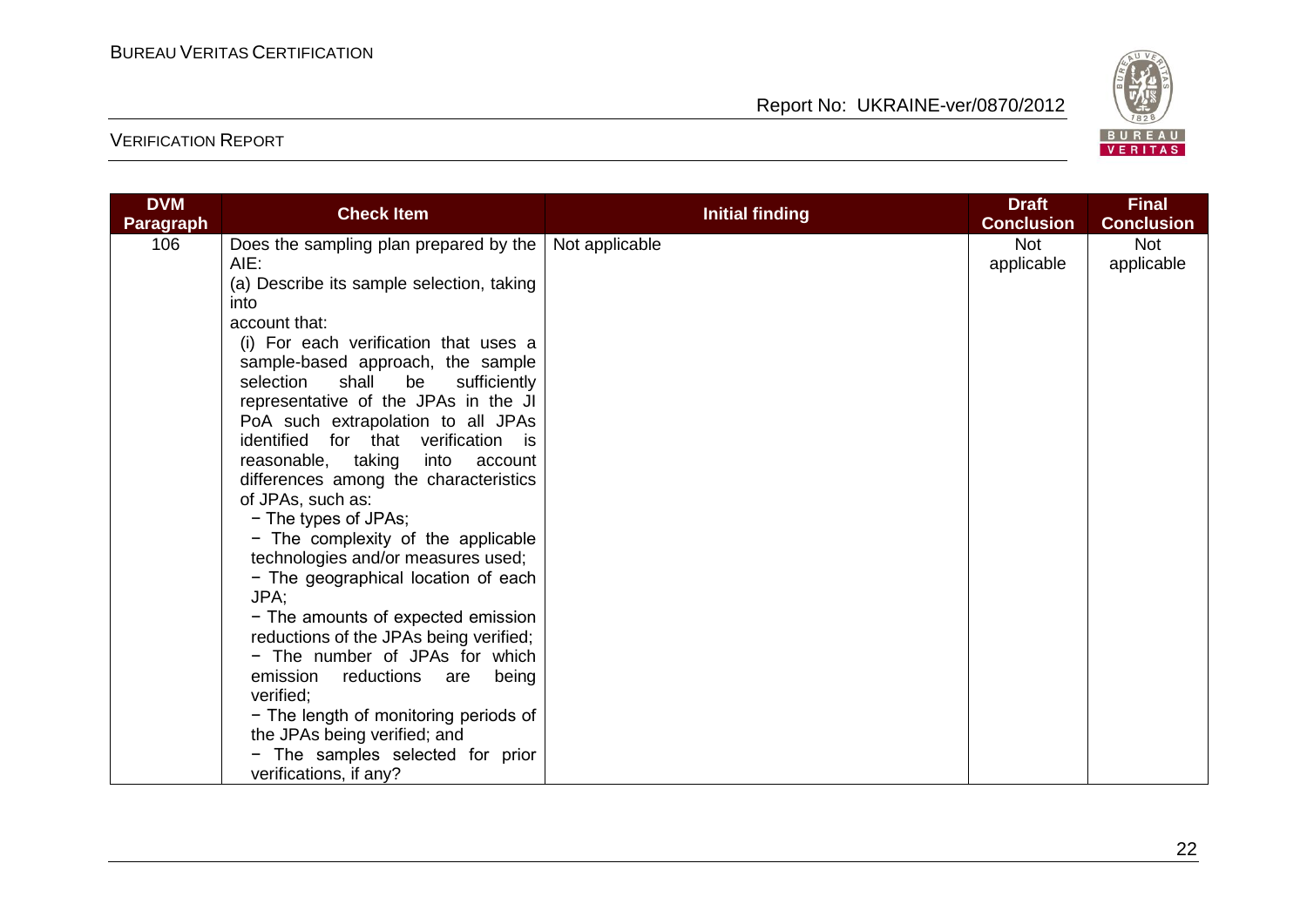

| <b>DVM</b><br><b>Paragraph</b> | <b>Check Item</b>                                                                                                                                                                                                                                                                                                                                                                        | <b>Initial finding</b> | <b>Draft</b><br><b>Conclusion</b> | <b>Final</b><br><b>Conclusion</b> |
|--------------------------------|------------------------------------------------------------------------------------------------------------------------------------------------------------------------------------------------------------------------------------------------------------------------------------------------------------------------------------------------------------------------------------------|------------------------|-----------------------------------|-----------------------------------|
| 107                            | the<br>sampling plan ready for<br>ls l<br>publication through the secretariat along<br>with the verification report<br>and<br>supporting documentation?                                                                                                                                                                                                                                  | Not applicable         | <b>Not</b><br>applicable          | Not<br>applicable                 |
| 108                            | Has the AIE made site inspections of at<br>least the square root of the number of<br>total JPAs, rounded to the upper whole<br>number? If the AIE makes no site<br>inspections or fewer site inspections<br>than the square root of the number of<br>total JPAs, rounded to the upper whole<br>number, then does the AIE provide a<br>reasonable<br>explanation<br>and<br>justification? | Not applicable         | <b>Not</b><br>applicable          | <b>Not</b><br>applicable          |
| 109                            | Is the sampling plan available for<br>submission to the secretariat for the<br>JISC's ex ante assessment? (Optional)                                                                                                                                                                                                                                                                     | Not applicable         | <b>Not</b><br>applicable          | <b>Not</b><br>applicable          |
| 110                            | If the AIE learns of a fraudulently<br>included JPA, a fraudulently monitored<br>JPA or an inflated number of emission<br>reductions claimed in a JI PoA, has the<br>AIE informed the JISC of the fraud in<br>writing?                                                                                                                                                                   | Not applicable         | <b>Not</b><br>applicable          | <b>Not</b><br>applicable          |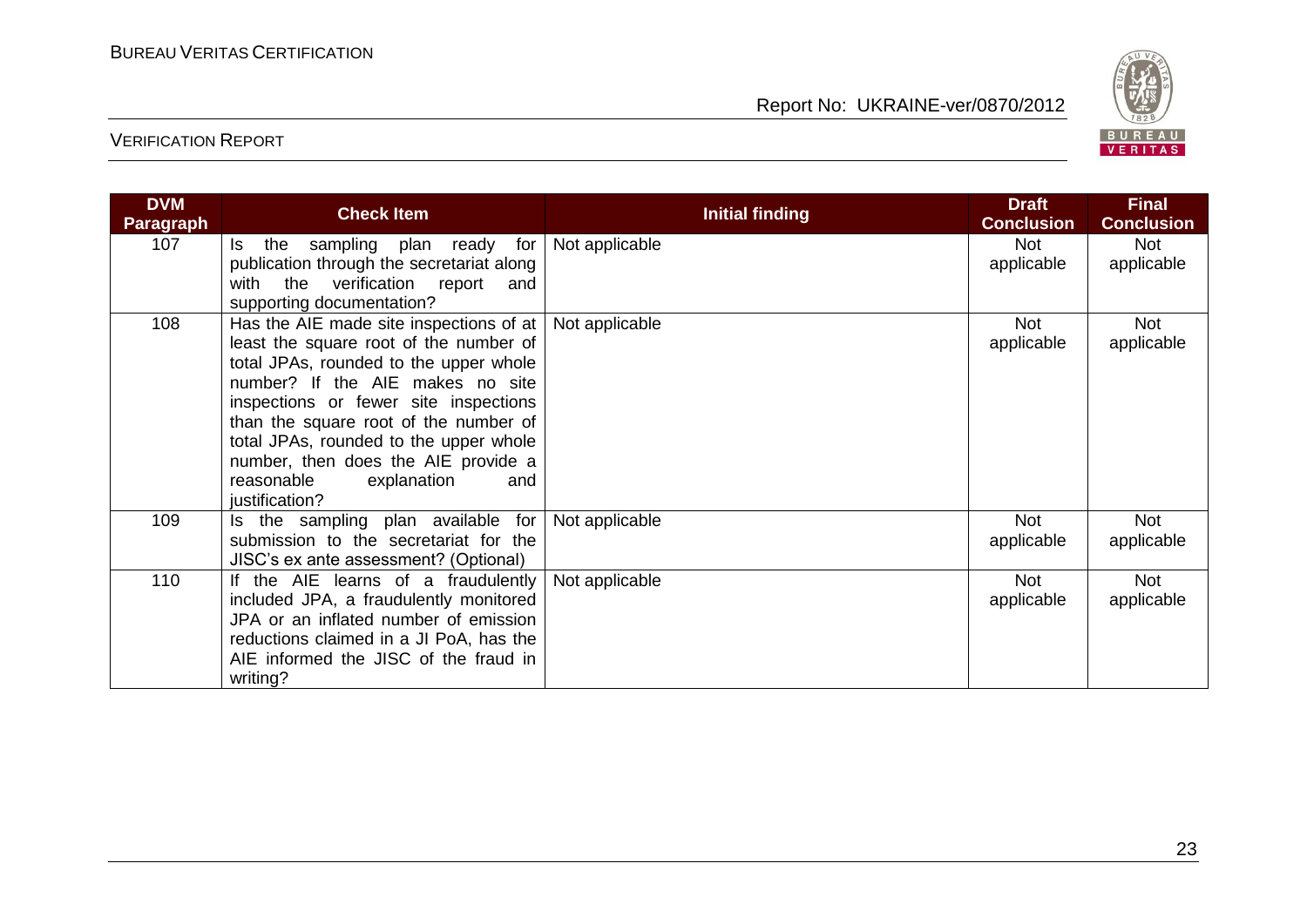

#### VERIFICATION REPORT

#### **Table 2. Resolution of Corrective Action and Clarification Requests**

| Draft report clarifications and corrective<br>action requests by verification team                                          | Ref. to<br>checklist<br>question in<br>table 1 | Summary of project participant<br>response                                                                                                                                                                                                                      | <b>Verification team conclusion</b>                        |
|-----------------------------------------------------------------------------------------------------------------------------|------------------------------------------------|-----------------------------------------------------------------------------------------------------------------------------------------------------------------------------------------------------------------------------------------------------------------|------------------------------------------------------------|
| $\circ$ f<br>CAR<br>date and number<br>the<br>01.<br>The<br>determination report is incorrect.                              | 90                                             | JI Project "Reduction of greenhouse gas<br>emissions by application of No-till<br>technology at LLC "Koziivske" farmlands"<br>was determinated by the Bureau Veritas<br>Certification, determination report No.<br>UKRAINE-DET/0611/2012<br>from<br>25/10/2012. | The issue is closed as necessary<br>corrections were made. |
| <b>CAR 02.</b> The name of authority which issued<br>the LOA from Estonia is incorect.                                      | 90                                             | Letter of Approval issued by the Ministry<br>of Environmental Protection of Estonia.                                                                                                                                                                            | The issue is closed as necessary<br>corrections were made. |
| <b>CAR 03.</b> Specify the version of PDD in Section<br>A.6. of MR.                                                         | 92                                             | Project implementation is performed in<br>accordance with the Project plan provided<br>PDD Version 02 that underwent<br>determination.                                                                                                                          | The issue is closed as necessary<br>data was provided.     |
| <b>CAR 04.</b> Indicate in Table 1 of the MR the total<br>amount of base, project emissions of GHG and<br>its reductions.   | 93                                             | Necessary information is<br>provided<br>ın<br>Table 1 of MR version 03.                                                                                                                                                                                         | The issue is closed as necessary<br>data was provided.     |
| <b>CAR 05.</b> The description of some parameters<br>doesn't comply with the description provided in<br>the determined PDD. | 95(a)                                          | The parameters were checked. Relevant<br>corrections were made.                                                                                                                                                                                                 | The issue is closed as necessary<br>corrections were made. |